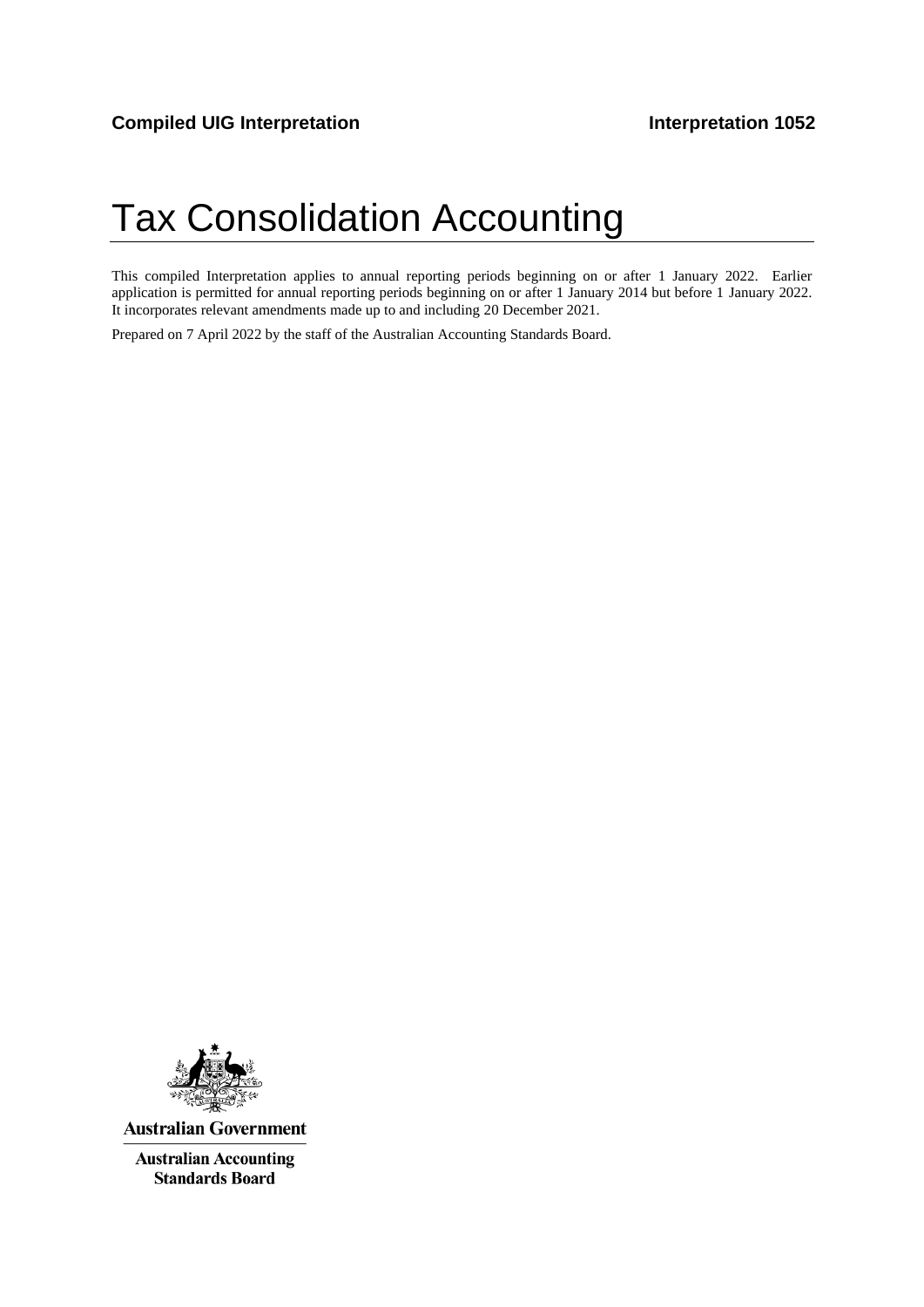# **Obtaining copies of Interpretations**

Compiled versions of Interpretations, original Interpretations and amending Standards (see Compilation Details) are available on the AASB website: www.aasb.gov.au.

Australian Accounting Standards Board PO Box 204 Collins Street West Victoria 8007 AUSTRALIA

Phone: (03) 9617 7600<br>E-mail: standard@aasb. standard@aasb.gov.au Website: www.aasb.gov.au

## **Other enquiries**

Phone: (03) 9617 7600<br>E-mail: standard@aasb. standard@aasb.gov.au

#### COPYRIGHT

© Commonwealth of Australia 2022

This work is copyright. Apart from any use as permitted under the *Copyright Act 1968*, no part may be reproduced by any process without prior written permission from the Australian Accounting Standards Board. Requests and enquiries concerning reproduction and rights for commercial purposes should be addressed to The National Director, Australian Accounting Standards Board, PO Box 204, Collins Street West, Victoria 8007.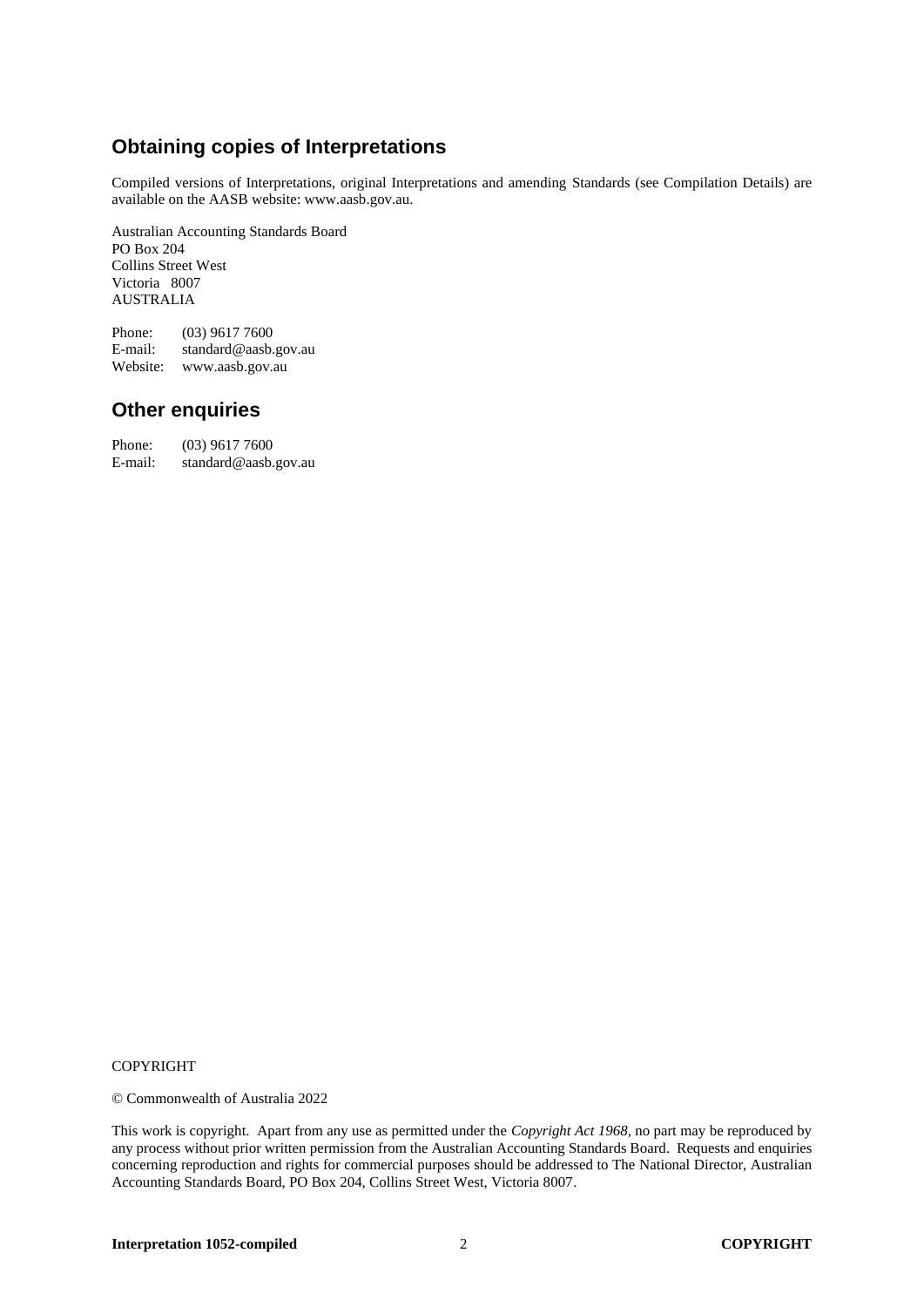## **Contents**

#### **UIG INTERPRETATION 1052** *TAX CONSOLIDATION ACCOUNTING*

|                                                               | from paragraph |
|---------------------------------------------------------------|----------------|
| <b>ISSUE</b>                                                  | 1              |
| <b>CONSENSUS</b>                                              |                |
| Income tax recognition for the period                         | 7              |
| Tax consolidation adjustments                                 | 11             |
| <b>Disclosures</b>                                            | 16             |
| <b>APPLICATION</b>                                            | 18             |
| <b>DISCUSSION</b>                                             |                |
| The tax consolidation system                                  | 24             |
| Implementation of the tax consolidation system                | 26             |
| Formation of, or subsidiary joins, the tax-consolidated group | 28             |
| <b>Income tax allocation</b>                                  | 29             |
| Stand-alone taxpayer approach                                 | 34             |
| Separate taxpayer within group approach                       | 36             |
| Group allocation approach                                     | 39             |
| <b>Tax consolidation adjustments</b>                          |                |
| Current taxes                                                 | 41             |
| Indirect subsidiaries                                         | 46             |
| Deferred taxes                                                | 49             |
| Tax losses/credits                                            | 50             |
| Tax funding arrangements and tax sharing agreements           | 52             |
| Temporary differences re investments in subsidiaries          | 54             |
| Subsidiary leaves the tax-consolidated group                  | 55             |
| <b>Disclosures</b>                                            | 59             |
| <b>Initial application of this Interpretation</b>             | 61             |
| <b>APPENDIX</b>                                               |                |
| A Australian simplified disclosures for Tier 2 entities       |                |
| <b>ILLUSTRATIVE EXAMPLES</b>                                  |                |
| <b>REFERENCES</b>                                             |                |
| <b>COMPILATION DETAILS</b>                                    |                |

UIG Interpretation 1052 *Tax Consolidation Accounting* (as amended) is set out in paragraphs 1 – 67 and Appendix A. Interpretations are listed in Australian Accounting Standard AASB 1048 *Interpretation of Standards* and AASB 1057 *Application of Australian Accounting Standards* sets out their application. In the absence of explicit guidance, AASB 108 *Accounting Policies, Changes in Accounting Estimates and Errors* provides a basis for selecting and applying accounting policies.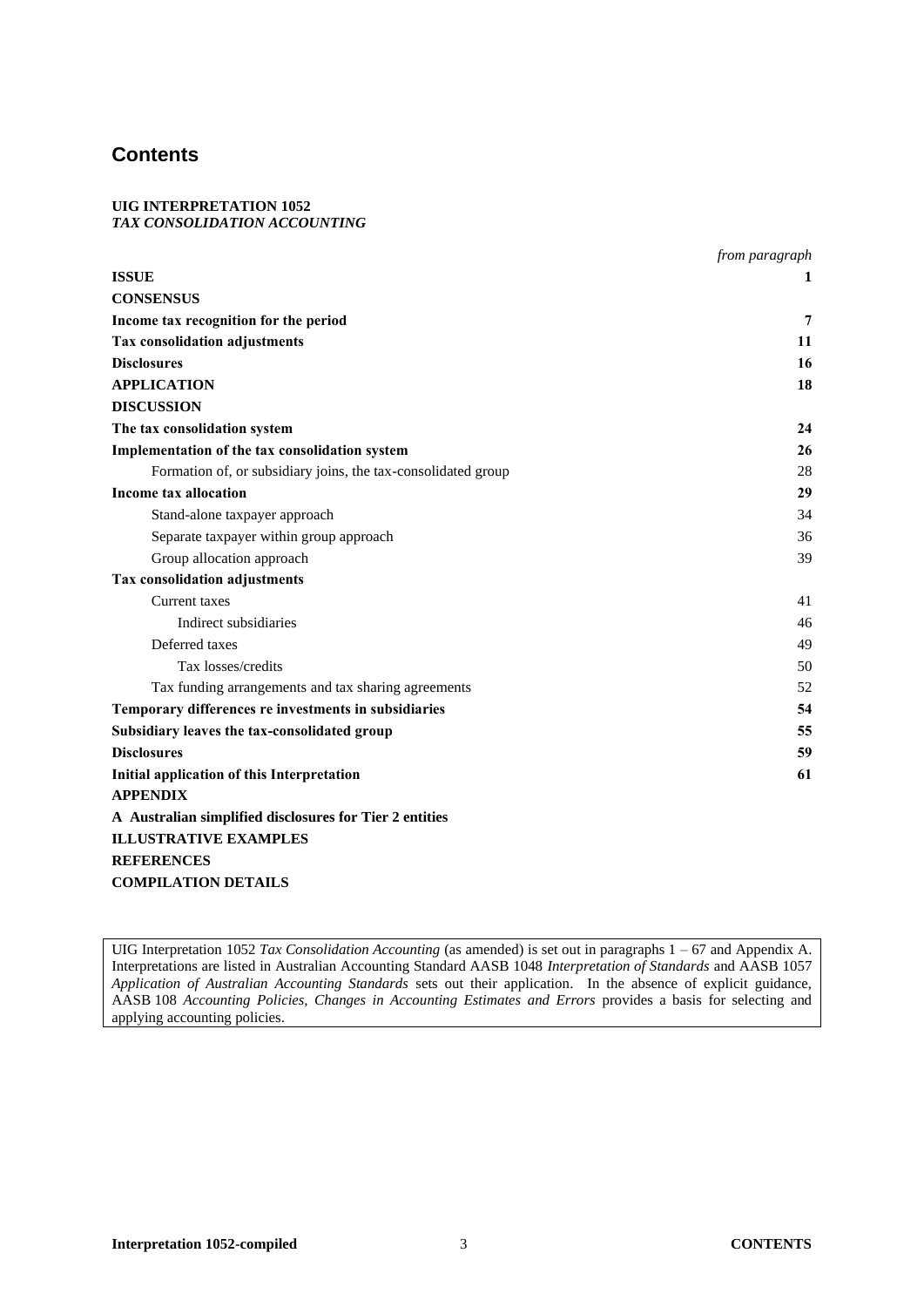### **UIG Interpretation 1052**

Interpretation 1052 was issued in June 2005*.*

This compiled version of Interpretation 1052 applies to annual reporting periods beginning on or after 1 January 2022. It incorporates relevant amendments contained in other AASB pronouncements up to and including 20 December 2021 (see Compilation Details).

# **Urgent Issues Group Interpretation 1052** *Tax Consolidation Accounting*

#### **Issue**

- 1 The tax consolidation legislation includes both mandatory requirements, which are applicable to all entities, and the tax consolidation system provisions, which entities can elect to adopt. The tax consolidation system allows groups comprising a parent entity and its wholly-owned subsidiaries (all being Australian residents for tax purposes) to elect to consolidate and be treated as a single entity for income tax purposes. It also allows Australian-resident wholly-owned subsidiaries of a non-resident company to elect to consolidate for income tax purposes, in various combinations, with an eligible subsidiary being appointed as the head entity of the multiple entry consolidated (MEC) group.
- 2 The principal tax consolidation legislation was enacted through a series of Acts over a long period. The first Act, the *New Business Tax System (Consolidation) Act (No. 1) 2002*, was passed by Parliament in June 2002. However, its commencement was linked to the second principal tax consolidation Act, which was enacted in October 2002. The third and fourth principal tax consolidation Acts were enacted in November 2002 and March 2003 respectively. Amendments and additional requirements have been included in other taxation Acts as well. However, the tax consolidation regime or system commenced with effect from 1 July 2002.
- 3 Under the legislation, if a group chooses to be taxed as a consolidated entity, each of the entities in the taxconsolidated group will be taken to be "part" of the head entity for the purposes of the tax consolidation legislation. A single consolidated annual tax return will be required to be prepared for the tax-consolidated group. Transactions between entities in the tax-consolidated group will be ignored for tax purposes. The head entity will be liable for the current income tax liabilities of that group. Each entity in the group will be jointly and severally liable for the current income tax liability of the group where the head entity defaults, subject to the terms of a valid tax sharing agreement between the entities in the group.
- 4 Accounting Standard AASB 112 *Income Taxes* contains the general requirements for accounting for income taxes. However, there are different views on many issues concerning the recognition of income tax amounts (expense/income, assets and liabilities) under the tax consolidation system which are only relevant to an entity once it is applying the tax consolidation system. For example, the issues raised include whether each entity in a tax-consolidated group should still recognise income tax amounts, whether deferred tax balances previously recognised by subsidiaries in the group should be recognised by the head entity, the accounting for intragroup tax funding (or contribution) arrangements, and potential contingent liability disclosures by subsidiaries in respect of tax liabilities borne by the head entity.
- 5 Concern has been expressed that, in the absence of authoritative guidance, diverse or unacceptable practices may occur or develop in accounting for the effects of the tax consolidation system. This will undermine the relevance and reliability of general purpose financial statements.
- 6 The principal issues are:
	- (a) Once tax consolidation is adopted:
		- (i) should current taxes in relation to wholly-owned subsidiaries' transactions be recognised by the subsidiaries and/or the head entity, or only by the group on consolidation?
		- (ii) should the deferred tax effects of the assets and liabilities of wholly-owned subsidiaries be recognised by the subsidiaries or the head entity, or only by the group on consolidation?
	- (b) How should tax funding (or contribution) arrangements be accounted for?
	- (c) What disclosures are appropriate?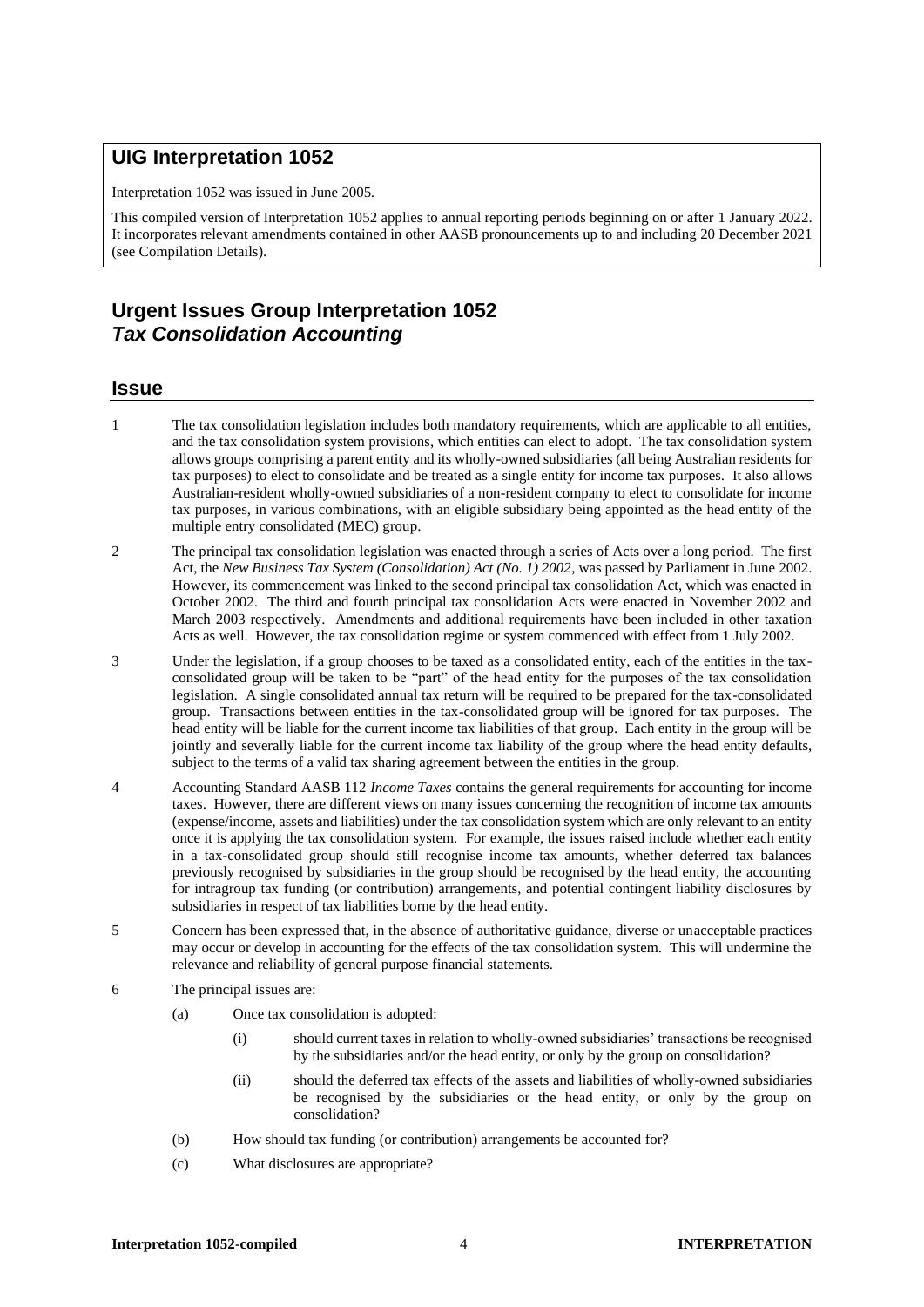## **Consensus**

## **Income tax recognition for the period**

- **7 The head entity and each subsidiary in a tax-consolidated group is required by AASB 112 to account for the current and future tax consequences of its assets and liabilities and transactions and other events of the current period.**
- **8 The consolidated current and deferred tax amounts for a tax-consolidated group shall be allocated among the entities in the group when they issue separate financial statements. This Interpretation does not require a single allocation method. However, the method adopted shall be systematic, rational and consistent with the broad principles established in AASB 112.**
- **9 The following methods are examples of acceptable allocation methods:**
	- **(a) a "stand-alone taxpayer" approach for each entity, as if it continued to be a taxable entity in its own right;**
	- **(b) a "separate taxpayer within group" approach for each entity, on the basis that the entity is subject to tax as part of the tax-consolidated group. This method requires adjustments for transactions and events occurring within the tax-consolidated group that do not give rise to a tax consequence for the group or that have a different tax consequence at the level of the group; and**
	- **(c) subject to paragraph 10, a "group allocation" approach, under which the current and deferred tax amounts for the tax-consolidated group are allocated among each entity in the group.**
- **10 The following group allocation methods, for example, are not acceptable:**
	- **(a) a method that allocates only current tax liabilities to an entity in the group that has taxable temporary differences;**
	- **(b) a method that allocates deferred taxes to an entity in the group using a method that is fundamentally different from the temporary difference approach required by AASB 112; and**
	- **(c) a method that allocates no current or deferred tax expense to an entity in the group that has taxable income because the tax-consolidated group has no current or deferred tax expense.**

## **Tax consolidation adjustments**

- **11 Specific tax consolidation adjustments shall be accounted for by a subsidiary in a tax-consolidated group as follows:**
	- **(a) current tax liabilities (or assets) recognised for the period by the subsidiary shall be accounted for as immediately assumed by the head entity;**
	- **(b) deferred tax assets arising from unused tax losses and unused relevant tax credits recognised for the period by the subsidiary shall be accounted for as immediately assumed by the head entity;**
	- **(c) assets and liabilities (if any) arising for the subsidiary under a tax funding arrangement shall be recognised as amounts receivable from or payable to other entities in the group; and**
	- **(d) any difference between the net tax amount derecognised under paragraphs (a) and (b) and the net amount recognised under paragraph (c) shall be recognised as a contribution by (or distribution to) equity participants between the subsidiary and the head entity.**
- **12 In addition to the tax effects of its own transactions, events and balances, the head entity in a taxconsolidated group shall recognise:**
	- **(a) the current tax liabilities (or assets) and the deferred tax assets arising from unused tax losses and unused relevant tax credits assumed from the subsidiaries in the group;**
	- **(b) assets and liabilities (if any) arising for the head entity under a tax funding arrangement – as amounts receivable from or payable to other entities in the group; and**
	- **(c) any difference between the net tax amount recognised under paragraph (a) and the net amount recognised under paragraph (b) – as a contribution by (or distribution to) equity participants between the head entity and its subsidiaries.**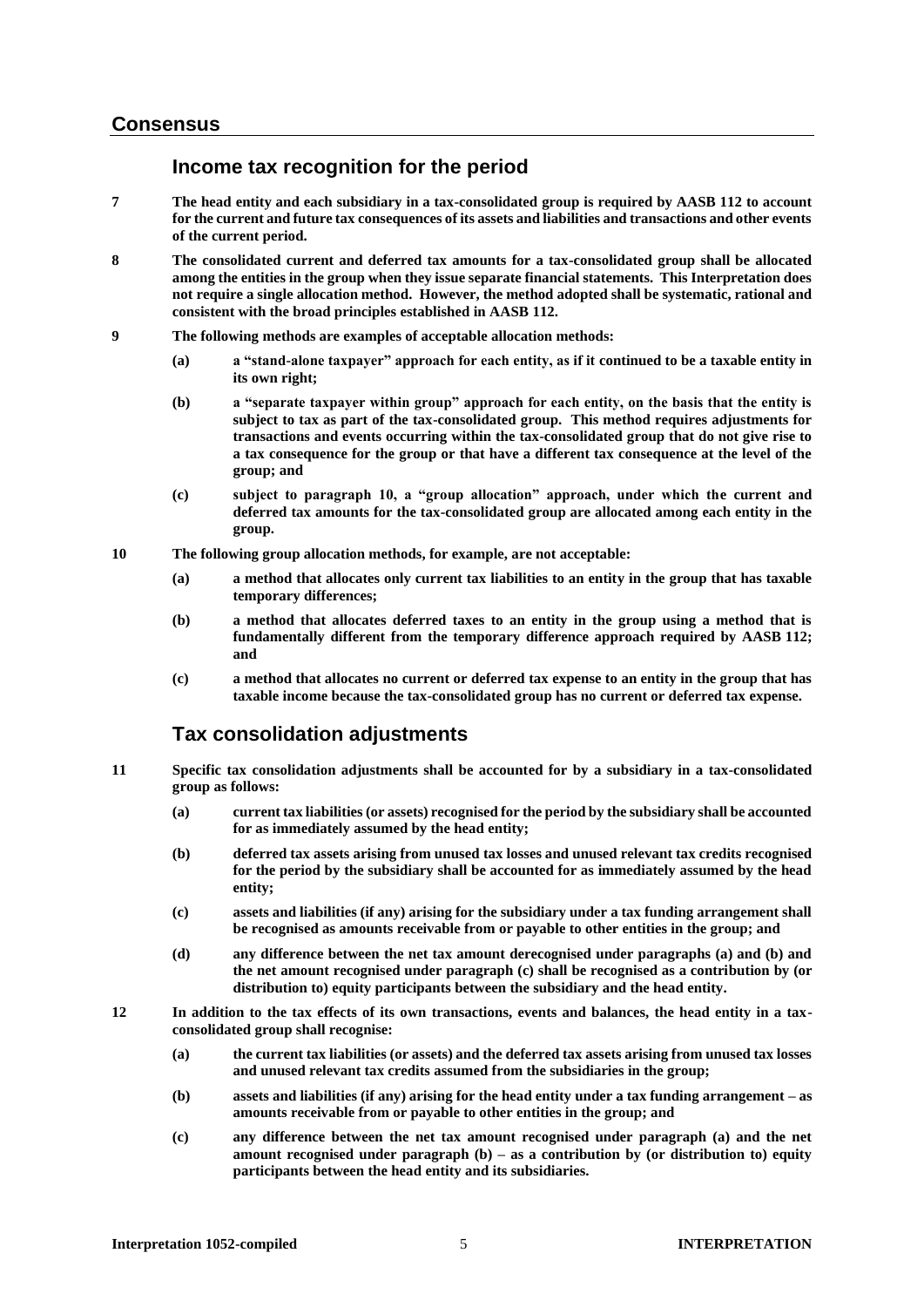- **13 This Interpretation does not prescribe which account or accounts shall be adjusted for contributions by (or distributions to) equity participants arising under paragraph 11(d) or 12(c).**
- **14 Where a subsidiary in the tax-consolidated group is not a direct subsidiary of the head entity, any contribution by (or distribution to) equity participants shall be accounted for as contributions or distributions through the interposed parents.**
- **15 Where the head entity is in default of its payment obligations under the tax consolidation system, or such default is probable, a subsidiary in the tax-consolidated group shall recognise a liability (if any) arising under the joint and several liability requirements of the tax consolidation system or their tax sharing agreement (if any).**

#### **Disclosures**

- **16 The following information shall be disclosed separately by a head entity and by a subsidiary in a taxconsolidated group:**
	- **(a) the relevance of the tax consolidation system to the entity, including the part of the reporting period for which it applies to the entity where it is not applicable for the whole of the reporting period, and the name of the head entity;**
	- **(b) the method adopted for measuring the current and deferred tax amounts;**
	- **(c) information about the nature of any tax funding arrangement and any tax sharing agreement, including significant terms and conditions that may affect the amount, timing and uncertainty of future cash flows; and**
	- **(d) the net amount recognised for the period as tax-consolidation contributions by (or distributions to) equity participants, its major components and the accounts affected.**

# **Application**

- 17 [Deleted by the AASB]
- **18 This Interpretation applies to annual reporting periods ending on or after 31 December 2005.** [Note: For application dates of paragraphs changed or added by an amending pronouncement, see Compilation Details.]
- **19 This Interpretation may be applied to annual reporting periods beginning on or after 1 January 2005 that end before 31 December 2005, permitting early application only in the context of adopting all Australian equivalents to International Financial Reporting Standards for such periods. An entity that is required to prepare financial reports in accordance with Part 2M.3 of the Corporations Act may apply this Interpretation to such an annual reporting period when an election has been made in accordance with subsection 334(5) of the Corporations Act in relation to AASB 1048** *Interpretation of Standards***. When an entity applies this Interpretation to such an annual reporting period, it shall disclose that fact.**
- 20 [Deleted by the AASB]
- **21 When applied or operative, this Interpretation supersedes Abstract 52** *Income Tax Accounting under the Tax Consolidation System***, as issued in December 2003. The Interpretation also supersedes, in part, Abstract 39** *Effect of Proposed Tax Consolidation Legislation on Deferred Tax Balances***, as issued in December 2002.**
- **22 Abstract 52 and Abstract 39 have been withdrawn with effect for annual reporting periods beginning on or after 1 January 2005.**
- **23 For the purposes of this Interpretation, references to "tax-consolidated group", "head entity" and "wholly-owned subsidiaries" respectively include a multiple entry consolidated (MEC) group, the head entity of the MEC group, and the other entities that are members of the MEC group.**

## **Discussion**

# **The tax consolidation system**

24 All mandatory requirements included in enacted or substantively enacted tax consolidation legislation are relevant to an entity, and are taken into account in measuring and recognising income tax amounts. Where an entity is applying the tax consolidation system, the elective tax consolidation requirements are also relevant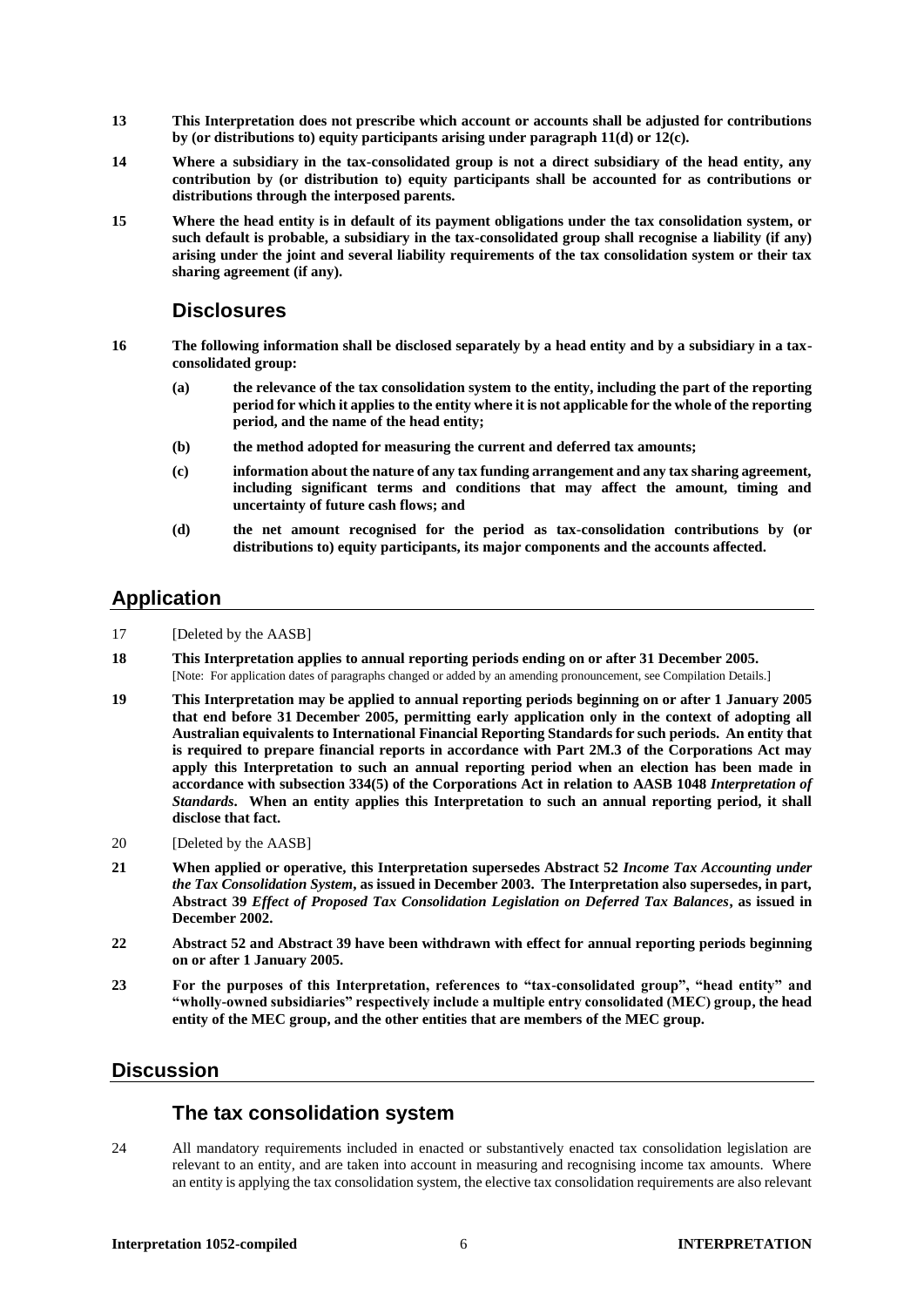to the entity. This Interpretation addresses the accounting for income tax amounts where the entity is applying the tax consolidation system during the reporting period (whether for the whole of or a part of the period).

25 Under the tax consolidation system, the head entity in the tax-consolidated group is liable for income taxes arising in relation to the transactions and other events of the wholly-owned subsidiaries in the tax-consolidated group subsequent to the adoption of tax consolidation, with the exception that transactions between entities in the group are ignored for tax purposes. This means that the subsidiaries' transactions, events and balances continue to be subject to income tax.

### **Implementation of the tax consolidation system**

- 26 The implementation date of tax consolidation for an entity is the date from which the tax consolidation system will be applied to the taxation obligations of the entities in the tax-consolidatable group, that is, the date from which a consolidated tax return will be prepared. If the entity (or its head entity) has chosen an implementation date that is *prior to or the same as* the end of the reporting period, then the accounting for income tax amounts is required to reflect the full effects of the tax consolidation system from the implementation date. The implementation date would normally be expected to be specified by the entity or its head entity in a formal resolution of the board of directors or other governing body or of management delegated to determine the implementation date for the entity or group.
- 27 The implementation date for an entity can be different from the date on which the entity (or its head entity) makes the decision to adopt the tax consolidation system, and from the date on which the decision is formally notified to the Australian Taxation Office. Formal notification can occur up to the date of lodgement of the first consolidated income tax return, which may be after the completion of the financial statements for the reporting period. However, if the implementation date is determined prior to the completion of the financial statements, the appropriate accounting depends on the implementation date, as explained in the preceding paragraph, rather than on the decision date or the date of formal notification to the taxation authority. Where the implementation date is not determined prior to the completion of the financial statements, the financial statements are not prepared in accordance with the requirements set out in this Interpretation. Those financial statements are not amended and reissued where the implementation date, as subsequently determined, retrospectively falls in that previous reporting period. This Interpretation does not address the accounting prior to the implementation of tax consolidation by a group.

#### **Formation of, or subsidiary joins, the tax-consolidated group**

28 When a tax-consolidated group is first formed, it comprises the head entity and all the wholly-owned subsidiaries that satisfy the requirements of the tax consolidation legislation at that time. A subsidiary joins an existing tax-consolidated group when it becomes wholly owned by the head entity and satisfies those requirements. The subsidiary may previously have been a partly-owned subsidiary of the head entity, or may be a newly acquired subsidiary. When a subsidiary becomes part of a tax-consolidated group, the subsidiary's transactions, events and balances continue to be subject to income tax, even though it is the head entity in the tax-consolidated group that is then liable for the income taxes.

#### **Income tax allocation**

- 29 The view adopted in this Interpretation is that a subsidiary in a tax-consolidated group has taxable profits (or tax losses) as defined in AASB 112, since income taxes are payable or recoverable on the subsidiary's profits or losses as determined in accordance with the rules of the taxation authority – even though the income taxes are payable (recoverable) by the head entity and not the subsidiary itself. Therefore, this Interpretation requires subsidiaries in the tax-consolidated group to recognise current and deferred tax amounts: each entity in the tax-consolidated group in substance remains taxable, and the legal form of the tax-consolidation arrangement should not determine the accounting. Consequently, the head entity does not recognise any initial tax balances relating to the assets and liabilities of subsidiaries when they join the tax-consolidated group (with the possible exception of tax-loss/tax-credit deferred tax assets). The consolidated financial statements covering the tax-consolidated group continue to include income taxes in accordance with AASB 112.
- 30 Under AASB 112, deferred tax liabilities and assets arise from temporary differences and from unused tax losses and tax credits. Temporary differences are differences between the carrying amount of an asset or a liability in the statement of financial position and its tax base. The tax base of an asset or liability is the amount attributed to that asset or liability for tax purposes.
- 31 The head entity continues to recognise current and deferred taxes in relation to its own transactions, events and balances. The head entity also recognises, as tax consolidation adjustments, current tax liabilities (or assets) and deferred tax assets relating to tax losses and relevant tax credits that are assumed from the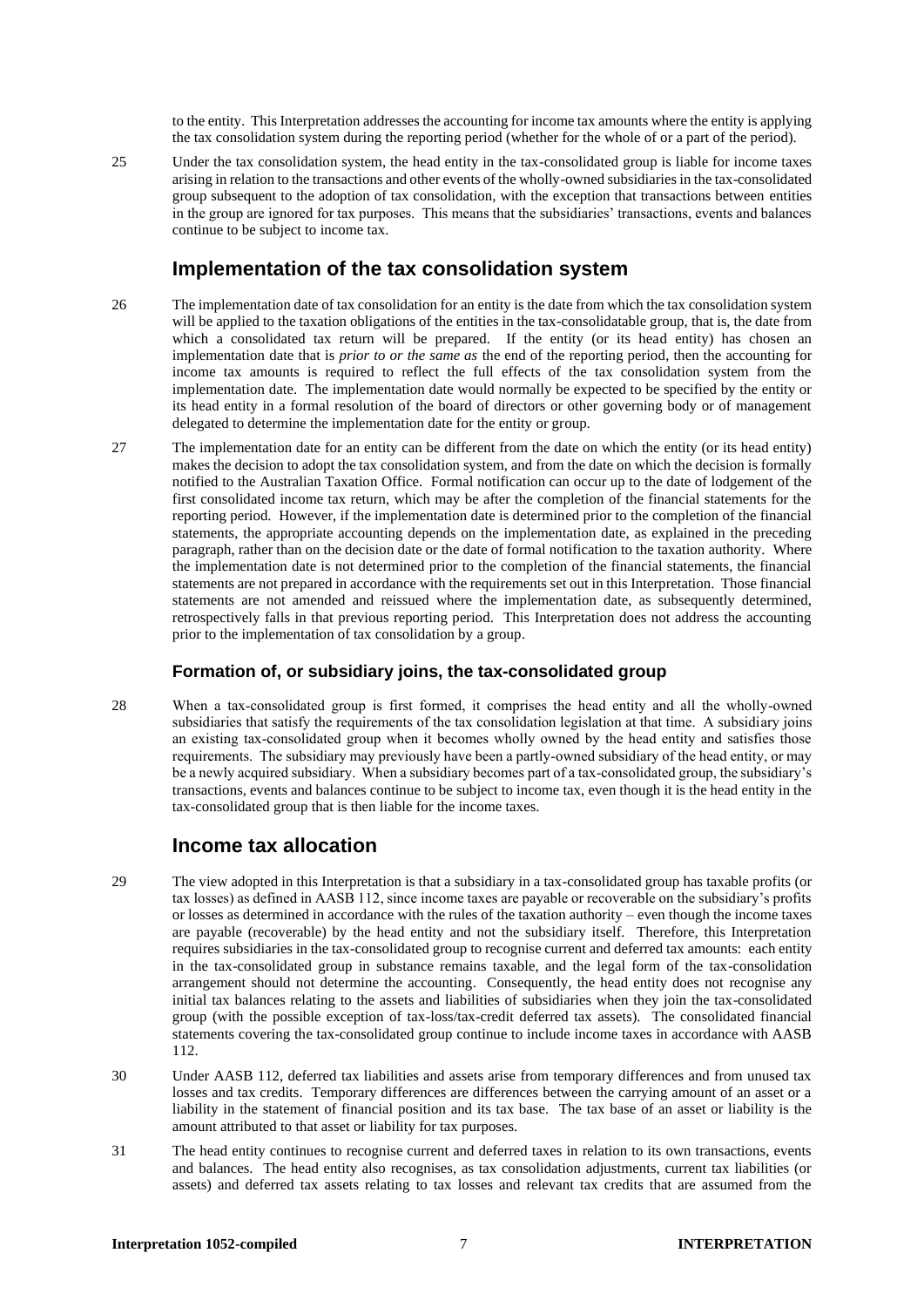subsidiaries. These deferred tax assets are recognised in accordance with the recognition criteria in paragraph 34 of AASB 112. Relevant tax credits are those assumed by the head entity from the subsidiaries under the tax consolidation system. Subsequent references in this Interpretation to tax credits are only to such tax credits.

- 32 The subsidiaries in the group are also required to recognise deferred taxes, since amounts are attributed to their assets and liabilities for tax purposes – even though the tax transactions occur (from a legal perspective) in the head entity instead. When a subsidiary joins a tax-consolidated group, the tax bases of its assets and liabilities are determined by reference to the tax values applying under tax consolidation. The tax effects of any change in the tax base are recognised in accordance with paragraph 65 of AASB 112.
- 33 This Interpretation permits the use of different methods for measuring the current and deferred tax amounts to be recognised initially for each reporting period by the entities in the tax-consolidated group (including the head entity), provided that the method is systematic, rational and consistent with the broad principles in AASB 112. Paragraph 9 indicates that "stand-alone taxpayer", "separate taxpayer within group" and "group allocation" approaches can be acceptable methods. The specific tax consolidation adjustments required by paragraphs 11 to 15 are recognised only after the application of the chosen method.

#### **Stand-alone taxpayer approach**

- 34 Under this approach, each entity in the tax-consolidated group measures its current and deferred taxes as if it continued to be a separate taxable entity in its own right. This approach means, for example, that an entity recognises tax in relation to its intragroup transactions. The entity also assesses the recovery of its unused tax losses and tax credits only in the period in which they arise, and before assumption by the head entity, in accordance with AASB 112 applied in its own circumstances, without regard to the circumstances of the taxconsolidated group.
- 35 When recognising deferred taxes in the separate financial statements of each entity in the tax-consolidated group under this approach, temporary differences are measured by reference to the carrying amounts of assets and liabilities in the entity's statement of financial position and their tax bases applying under tax consolidation, as those are the only available tax bases. Therefore, consolidation adjustments to reflect business combinations or other transactions within the group are ignored. As a result, deferred taxes associated with these adjustments are recognised only on consolidation and not in the separate financial statements of an entity in the group under the stand-alone taxpayer approach.

#### **Separate taxpayer within group approach**

- 36 The "separate taxpayer within group" approach involves the calculation of current and deferred taxes for each entity in the tax-consolidated group on the basis that the entity is subject to tax as part of the tax-consolidated group. Therefore, adjustments are made in each entity in relation to its transactions that do not give rise to a tax consequence for the group or that have a different tax consequence at the level of the group. For example, adjustments are required in relation to:
	- (a) unrealised profits and losses on the intragroup sale or transfer of inventory or other assets;
	- (b) management fees and other charges between entities in the group; and
	- (c) tax losses/credits that are not expected to be recoverable by the entity on a stand-alone basis but which are expected to be recoverable in the context of the group.
- 37 When recognising deferred taxes in the separate financial statements of each entity in the tax-consolidated group under this approach, temporary differences are measured by reference to the carrying amounts of assets and liabilities either in the entity's statement of financial position or at the level of the tax-consolidated group and their tax bases applying under tax consolidation. These alternative approaches illustrate that there are a range of acceptable methods for allocating group current and deferred taxes in accordance with the criteria in paragraph 8.
- 38 Each entity in the tax-consolidated group assesses the recovery of its unused tax losses and tax credits only in the period in which they arise, and before assumption by the head entity, in accordance with AASB 112 applied in the context of the group. Thus, each entity initially recognises such deferred tax assets arising during a period to the extent that they are recoverable by the group, whether as a reduction of the current tax of other entities in the group or as a deferred tax asset of the head entity. When several entities in a taxconsolidated group derive tax losses/credits in the same period but not all of the aggregate amount of the tax losses/credits is expected to be utilised as a reduction of a current tax liability or recognised as a deferred tax asset by the head entity, the aggregate amount expected to be utilised or recognised is apportioned on a systematic and reasonable basis between those entities for their initial tax-loss/tax-credit deferred tax asset recognition.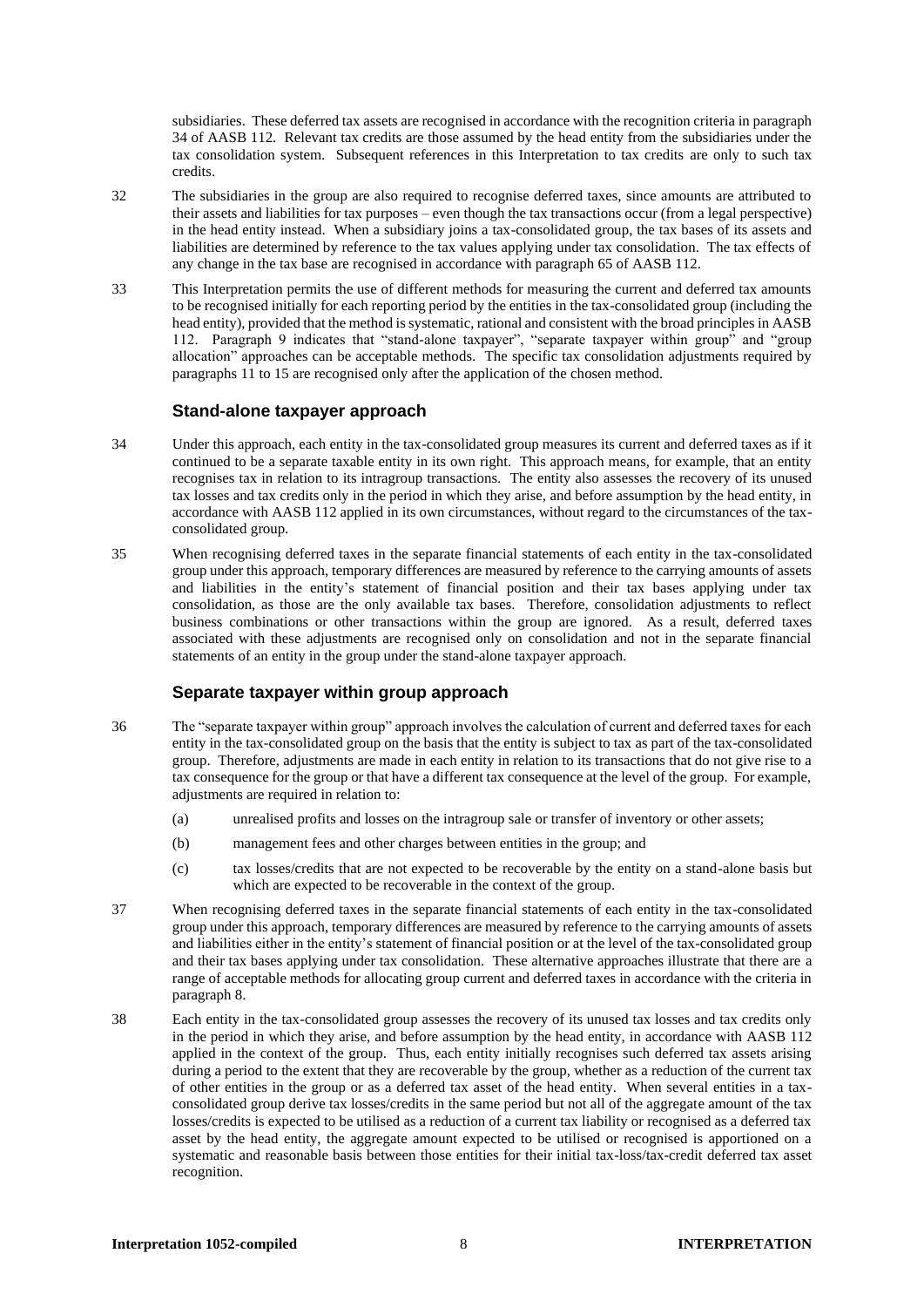#### **Group allocation approach**

- 39 A "group allocation" approach may be most appropriate where the tax return for the tax-consolidated group is prepared directly on a consolidated basis. Under this approach, current and deferred taxes are allocated to the entities in the group in a systematic manner that is consistent with the broad principles in AASB 112. Paragraph 10 identifies a number of potential group allocation methods that do not satisfy this criterion. Other unacceptable allocation methods include:
	- (a) a method that allocates current taxes only to entities in the group that have accounting profits, with no allocation to entities that have accounting losses; and
	- (b) a method that allocates current taxes to entities in the group on an arbitrary basis, for example on the basis of sales revenue, total assets, net assets or operating profits, without adjustment for material items that are not assessable or deductible for tax purposes.
- 40 A group allocation approach based on the terms of any tax funding arrangement between the entities in the group would be acceptable only where it satisfies the criteria in paragraph 8.

## **Tax consolidation adjustments**

#### **Current taxes**

- 41 Following the implementation of tax consolidation for the tax-consolidated group, both the head entity and the subsidiaries in the group continue to recognise in each reporting period current tax amounts. However, it is the head entity that normally will settle or recover with the taxation authority current tax liabilities or assets that arise in relation to the subsidiaries. That is, the current tax liability is effectively assumed by the head entity or the current tax asset benefits the head entity. Therefore, a subsidiary's current tax liability or asset needs to be derecognised immediately after its initial recognition in each reporting period.
- 42 The derecognition of a subsidiary's current tax liability (or asset) is treated under this Interpretation as a contribution by (or distribution to) the head entity, in conjunction with any tax funding arrangement amounts, on the basis that the transaction is with the parent in its capacity as the parent. The definition of "income" (or "expenses") in the *Framework for the Preparation and Presentation of Financial Statements*<sup>1</sup> cannot be satisfied, as the decrease in the subsidiary's current tax liability (or asset) results from a contribution by or distribution to equity participants. This Interpretation does not prescribe which equity accounts are to be adjusted by subsidiaries for tax-consolidation contributions or distributions.
- 43 The assumption by the head entity of the current tax liability (or asset) arising in a subsidiary in the taxconsolidated group is recognised by the head entity as a contribution to (or distribution from) the subsidiary (not as a component of tax expense or tax income), unless a tax funding arrangement between the entities results in the head entity recognising an inter-entity receivable (payable) equal in amount to the tax liability (asset) assumed. There will be no net contribution (or distribution) where the amounts arising for the period under a tax funding arrangement equate to the amounts initially recognised by the subsidiary for its current taxes and any tax losses/credits assumed by the head entity under the tax consolidation system. Nevertheless, the head entity recognises the assumed current tax amounts as current tax liabilities (assets), adding to its own current tax amounts, since they are also due to or from the same taxation authority.
- 44 Similarly, the subsidiary recognises the assumption of its current tax liability or asset as a contribution by or distribution to the head entity, in conjunction with any tax funding arrangement amounts. Thus, the subsidiary continues to recognise tax expense (income) even though it derecognises its current tax liability or asset. The subsidiary may choose to classify a tax-consolidation equity contribution from the head entity as contributed equity other than paid-in capital. A transaction that would result in an equity reduction for the subsidiary may be subject to legal restrictions concerning capital distributions.
- 45 When the tax consolidation adjustments required by this Interpretation result in the recognition of a distribution to an entity, that entity accounts for the distribution in accordance with the requirements of AASB 127 *Separate Financial Statements* and AASB 9 *Financial Instruments* concerning dividends and other distributions. Distributions arising from tax consolidation adjustments may take the form of either a return of capital or a return on capital. The particular circumstances of a distribution need to be considered in determining the appropriate accounting.

<sup>1</sup> The reference is to the *Framework for the Preparation and Presentation of Financial Statements* adopted by the AASB in 2004 and in effect when the Interpretation was developed.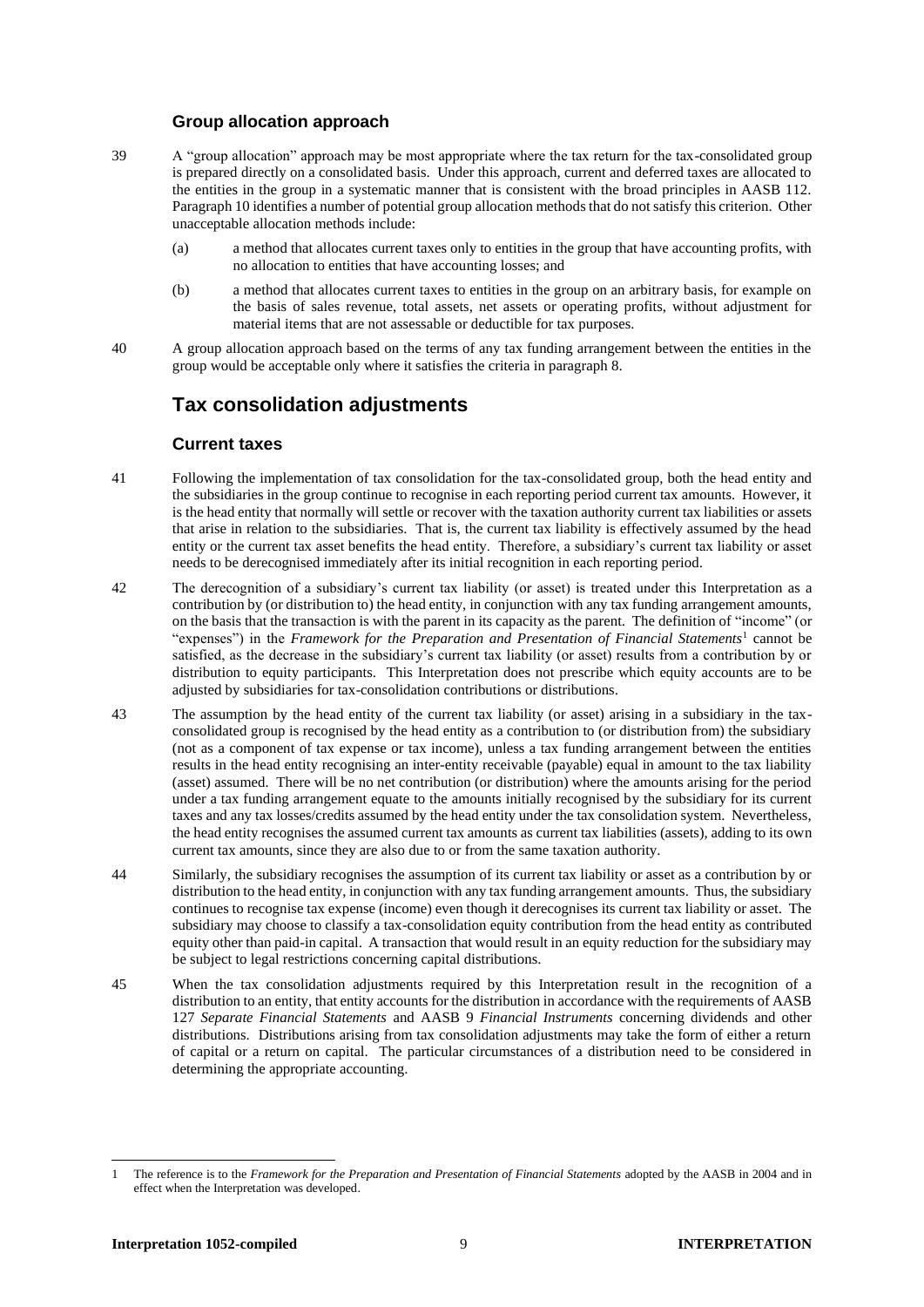#### *Indirect subsidiaries*

- 46 The head entity's equity investment in subsidiaries relates to the ownership interests it holds directly in subsidiaries. This means that the head entity's assumption of current tax liabilities or assets in relation to indirect subsidiaries needs to be accounted for, in conjunction with any tax funding arrangement amounts, as equity contributions or distributions (if any) via the interposed parents, as each parent in turn holds the investment in the next layer of subsidiaries.
- 47 In the case of multiple entry consolidated (MEC) groups, some or all of the subsidiaries in the tax-consolidated group may not be direct or indirect subsidiaries of the head entity in the group. However, in that case, the assumption by the head entity of the other entities' current tax liabilities or assets is treated, in conjunction with any tax funding arrangement between the entities, as equity contributions or distributions via the foreign parent of the head entity, again on the basis that the transactions in substance are transfers via each interposed parent.
- 48 The entries for interposed parents would not be recognised in the consolidated financial statements for the group, as they concern transactions within the group. However, they would be recognised in each parent's separate financial statements or consolidated financial statements of sub-groups, if prepared. For example, a contribution from an interposed entity's parent would give rise to a contribution by the interposed entity to its subsidiary. Similarly, a distribution from a subsidiary of the interposed entity would give rise to a distribution by the interposed entity to its parent.

#### **Deferred taxes**

49 Following the implementation of tax consolidation for the tax-consolidated group, both the head entity and the subsidiaries in the group continue to recognise deferred tax amounts. The tax consolidation system results in subsidiaries' tax losses/credits being assumed by the head entity, but does not address deferred tax assets and liabilities arising from temporary differences. Therefore, such deferred taxes continue to be recognised by each entity in the tax-consolidated group and are not transferred to the head entity.

#### *Tax losses/credits*

- 50 A subsidiary derecognises any tax-loss/tax-credit deferred tax asset that it has initially recognised in a reporting period where the tax losses/credits are transferred to the head entity under tax consolidation. The amount (if any) paid or payable by the head entity for the transferred tax losses/credits is determined in accordance with any tax funding arrangement between the entities. Where the arrangement does not provide for a funding contribution from the head entity to the subsidiary equal to the asset derecognised by the subsidiary (or recognised by the head entity), the assumption of the tax losses/credits results in a contribution to or distribution by the subsidiary in the same manner as with current tax liabilities or assets.
- 51 Where unutilised and unrecognised tax losses/credits are subsequently recognised by the head entity, the deferred tax income arising is recognised only by the head entity and not treated as an adjustment of the previous accounting by the originating subsidiaries for the tax losses/credits assumed by the head entity. However, if a tax funding arrangement between the entities provides compensation to the subsidiaries in the period in which the tax losses/credits are utilised by the head entity, the compensation is accounted for as contributions by an equity participant.

#### **Tax funding arrangements and tax sharing agreements**

- 52 The entities in a tax-consolidated group may choose to enter into a tax funding (or contribution) arrangement in order to fund tax amounts. This Interpretation does not establish any specific requirements for the nature and terms of tax funding arrangements. However, the Interpretation requires an entity subject to any form of tax funding arrangement to account for the inter-entity assets and liabilities (if any) that arise for it under the arrangement. These amounts are treated as arising through equity contributions or distributions, in the same way as the head entity's assumption of subsidiaries' current tax amounts and tax losses/credits, and therefore alter the net amount recognised as tax-consolidation contributions by or distributions to equity participants. As noted in paragraph 43, there will be no net contribution (or distribution) where the amounts arising for the period under a tax funding arrangement equate to the amounts initially recognised by a subsidiary for its current taxes and any tax losses/credits assumed by the head entity.
- 53 The entities may also establish a tax sharing agreement to determine the allocation of income tax liabilities between the entities should the head entity default on its tax payment obligations or the treatment of entities leaving the tax-consolidated group. A tax sharing agreement that satisfies the specific tax law requirements has the effect in default circumstances that the liability of subject entities is limited to their contribution as determined in accordance with the agreement. Tax sharing agreements that operate only in the event of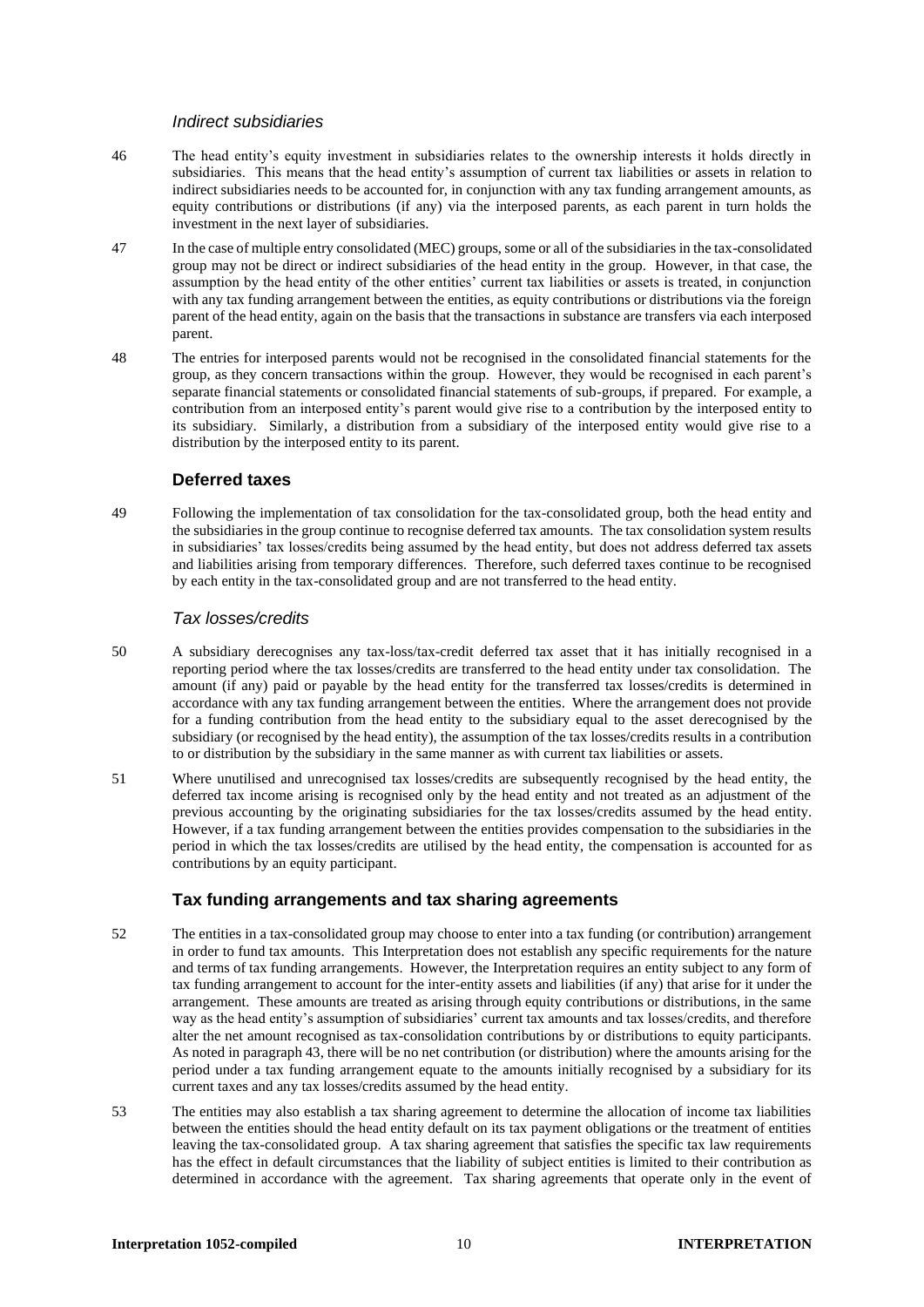default by the head entity normally would not give rise to accounting entries where the possibility of default was remote. A tax sharing agreement may also be used to determine the consequences of a subsidiary leaving the group. Any payments under a tax sharing agreement are accounted for in the same way as tax funding arrangement amounts.

## **Temporary differences re investments in subsidiaries**

54 The head entity may be required to recognise a deferred tax asset or liability in its separate financial statements in relation to temporary differences arising on its investments in subsidiaries in the tax-consolidated group. Differences between the carrying amounts of the investments and the associated tax bases may arise due to the head entity's accounting for tax-consolidation contributions by or distributions to equity participants, whereas the tax bases of the investments may indirectly reflect the aggregate tax values of the subsidiaries' assets and liabilities. Paragraphs 39 and 44 of AASB 112 specify the circumstances in which such deferred taxes are not required to be recognised.

## **Subsidiary leaves the tax-consolidated group**

- 55 A wholly-owned subsidiary leaves the tax-consolidated group when it no longer is wholly owned as required by the tax consolidation legislation. This can occur, for example, when the head entity (or another entity in the group) sells the subsidiary or when the subsidiary issues shares to parties outside the group. A subsidiary may leave the tax-consolidated group but remain part of the group of entities where the parent entity continues to control the subsidiary. It may become part of another tax-consolidated group, under a different head entity, or it may become the head entity of its own tax-consolidated group, including its own wholly-owned subsidiaries.
- 56 Where a subsidiary leaves the tax-consolidated group, the head entity continues to recognise current taxes that arose in relation to the subsidiary as a member of the tax-consolidated group, since the head entity continues to be liable under the tax consolidation system for those taxes. It is only after the subsidiary leaves the group and does not become a subsidiary in another tax-consolidated group that it starts to recognise its own new current tax liabilities or assets without having to derecognise them for their assumption by a head entity.
- 57 Any tax losses/credits assumed by the head entity from the subsidiary when it joined the group or whilst a member of the group remain with the head entity when the subsidiary leaves the group, and so the head entity continues to recognise deferred tax assets based on those tax losses/credits to the extent that it is probable that they will be recovered by the head entity. However, the subsidiary continues to recognise deferred tax liabilities and assets based on temporary differences. The temporary differences are likely to change where, under the particular allocation method previously adopted, they were not determined by reference to the carrying amounts of the subsidiary's assets and liabilities in its statement of financial position. Furthermore, the tax bases are those applicable to the subsidiary's assets and liabilities under tax law, and may be reset if the subsidiary joins another tax-consolidated group.
- 58 As noted in paragraph 55, a subsidiary may leave the tax-consolidated group but remain part of the group of entities where the parent continues to control the subsidiary. The change in the structure of the group results from an intragroup transaction which is eliminated in preparing the consolidated financial statements. Therefore, the carrying amounts of the subsidiary's assets and liabilities in those statements would not change. However, the temporary differences at the group level may be different where the subsidiary is now under another head entity in the group, due to its asset tax values being reset upon joining the second taxconsolidated group. In this case, the group's deferred tax balances would change despite the subsidiary remaining within the group.

## **Disclosures**

59 A number of specific disclosures are required by this Interpretation in addition to those required by AASB 112, to assist users of the financial statements of the head entity or of a wholly-owned subsidiary to understand the impact of tax consolidation upon the entity. Disclosures concerning the relevance of tax consolidation to an entity would normally include, where applicable, a statement that the adoption of the tax consolidation system had not yet been formally notified to the Australian Taxation Office. Other accounting standards may also require disclosures that are relevant to tax consolidation. For example, AASB 124 *Related Party Disclosures* requires disclosure of the identity of certain controlling entities, which may or may not include the head entity in the tax-consolidated group, as well as disclosures concerning transactions and balances with related parties, which includes other entities in the tax-consolidated group.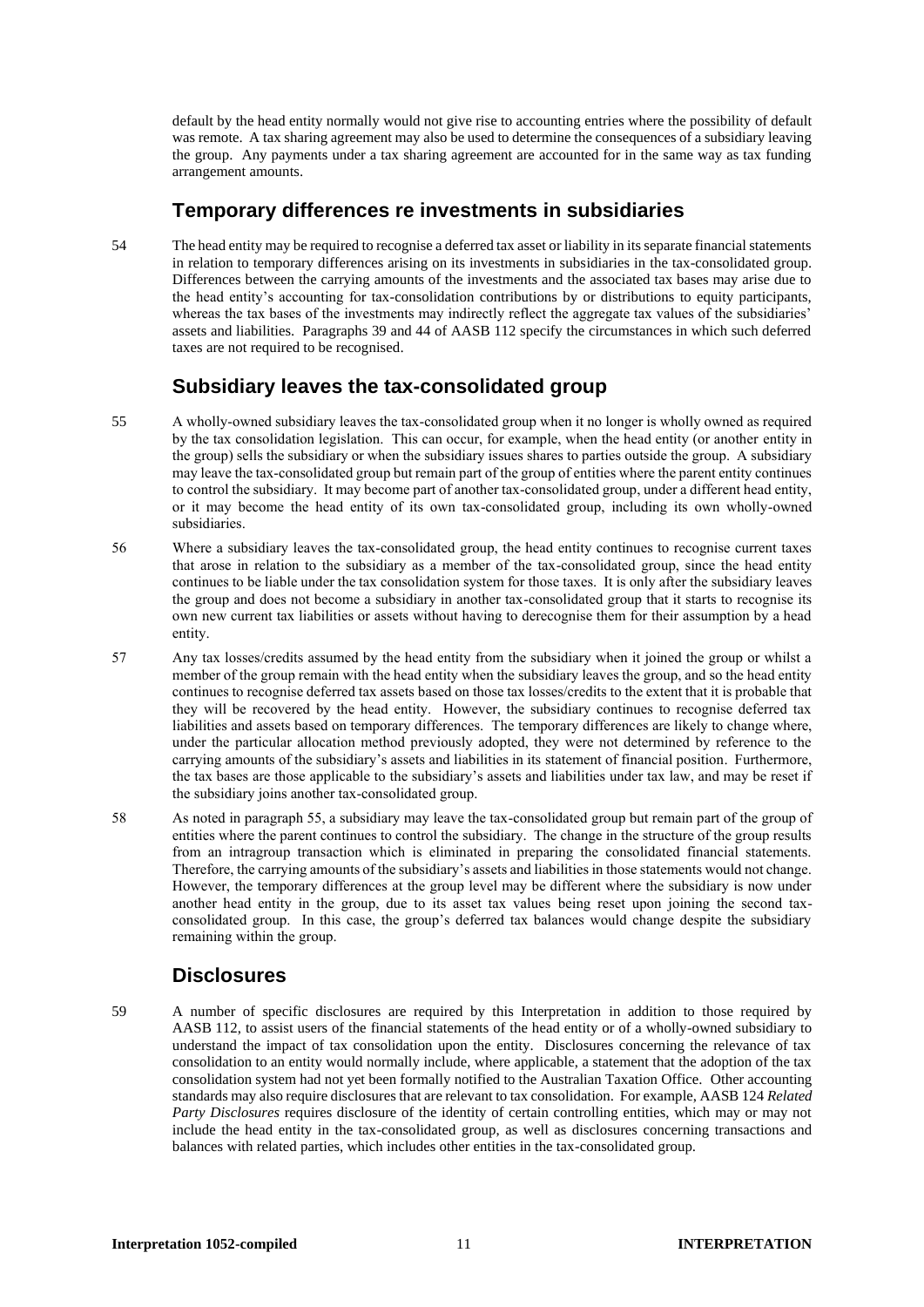60 AASB 137 *Provisions, Contingent Liabilities and Contingent Assets* requires the disclosure of contingent liabilities. Wholly-owned subsidiaries in a tax-consolidated group have contingent liabilities as a result of their joint and several liability in default circumstances, which is in effect a guarantee by the subsidiaries. If the probability of default by the head entity or leaving the tax-consolidated group is remote, disclosure of the contingent liability is not required.

## **Initial application of this Interpretation**

- 61 Where Abstract 52 was previously applied by an entity in accounting for tax consolidation, the accounting policies adopted under that Abstract can no longer continue to be applied by the entity. When application of this Interpretation begins in the context of adopting all Australian equivalents to International Financial Reporting Standards (IFRSs), AASB 1 *First-time Adoption of Australian Accounting Standards* requires an entity to use the same accounting policies in its opening Australian-equivalents-to-IFRSs statement of financial position as for all periods presented in its first Australian-equivalents-to-IFRSs financial statements. AASB 1 notes that this may require an entity to apply accounting policies that differ from those used previously. Any adjustments at the date of transition to Australian equivalents to International Financial Reporting Standards are recognised directly in retained earnings or, if appropriate, another category of equity.
- 62 Initial application of this Interpretation in the context of AASB 1 requires the head entity in the taxconsolidated group to derecognise at the date of transition to Australian equivalents to IFRSs any temporarydifference (or timing-difference) deferred tax balances recognised in relation to subsidiaries in the group. However, the head entity continues to recognise any current tax liability or asset and any tax-loss/tax-credit deferred tax asset (if appropriate) relating to the subsidiaries. Any adjustment is recognised via retained earnings.
- 63 The head entity (and any interposed parents) also needs to determine whether the application of this Interpretation from the date tax consolidation was implemented to the date of transition would have resulted in carrying amounts for investments in subsidiaries that are materially different from those previously determined at the date of transition. This is particularly likely to be the case where there was no tax funding arrangement and there were no dividends or other distributions from subsidiaries to fund the head entity. Dividends or other distributions used to fund the head entity are likely to offset any equity contributions that would otherwise arise on the retrospective application of this Interpretation. Any adjustment of investment carrying amounts at the date of transition is recognised via retained earnings.
- 64 At the date of transition, subsidiaries in the tax-consolidated group recognise deferred tax balances measured in accordance with an allocation method that meets the requirements of this Interpretation. Similarly to the head entity, subsidiaries (including interposed parents) may have to account for contributions by or distributions to equity participants in relation to the head entity's assumption of current taxes and tax losses/credits in conjunction with any tax funding arrangement amounts.
- 65 However, it may be appropriate for subsidiaries to reclassify as deferred tax balances at the date of transition the non-current inter-entity balances that arose under tax funding arrangements, without having to recognise contributions or distributions to the head entity. This would be the case where the pre-date-of-transition tax funding arrangement covered both current and deferred taxes, with the intention of reflecting in a subsidiary the tax amounts relating to its transactions and balances, which it could not recognise directly. Under Abstract 52, the subsidiary would have recognised the amounts as current and deferred tax expense (income) and as current and non-current inter-entity balances, with no contributions by or distributions to equity participants. In substance, this is the same outcome required by this Interpretation, based on the principle that there is no such contribution or distribution where the tax funding arrangement amounts equate to the amounts initially recognised by the subsidiary. For this approach to be justified, it would be expected that the tax funding arrangement would be revised during the reporting period in which Australian equivalents to IFRSs are adopted to address only current tax amounts and tax losses/credits, so that under this Interpretation no contributions or distributions to equity participants would normally arise in the future. The head entity would also need to reverse existing inter-entity balances relating to deferred tax balances arising from subsidiaries' temporary (or timing) differences that were previously recognised by the head entity under Abstract 52, supporting the view that in substance no contribution by or distribution to equity participants had occurred. When this approach is appropriate, the head entity is not required to adjust the carrying amounts of its investments in the relevant subsidiaries at the date of transition.
- 66 If the tax funding arrangement is not amended as indicated in paragraph 65, this would indicate that the original substance of the arrangement was not to effectively reflect tax balances in the subsidiary, and could result in the recognition of contributions or distributions by affected entities both on transition and on an ongoing basis under this Interpretation. Furthermore, in this case the adjustment or writing-off of inter-entity balances arising from the pre-date-of-transition tax funding arrangement is a contribution by or distribution to equity participants in the period in which this occurs, rather than a date-of-transition adjustment, since the application of this Interpretation does not alter the terms of any previous tax funding arrangement.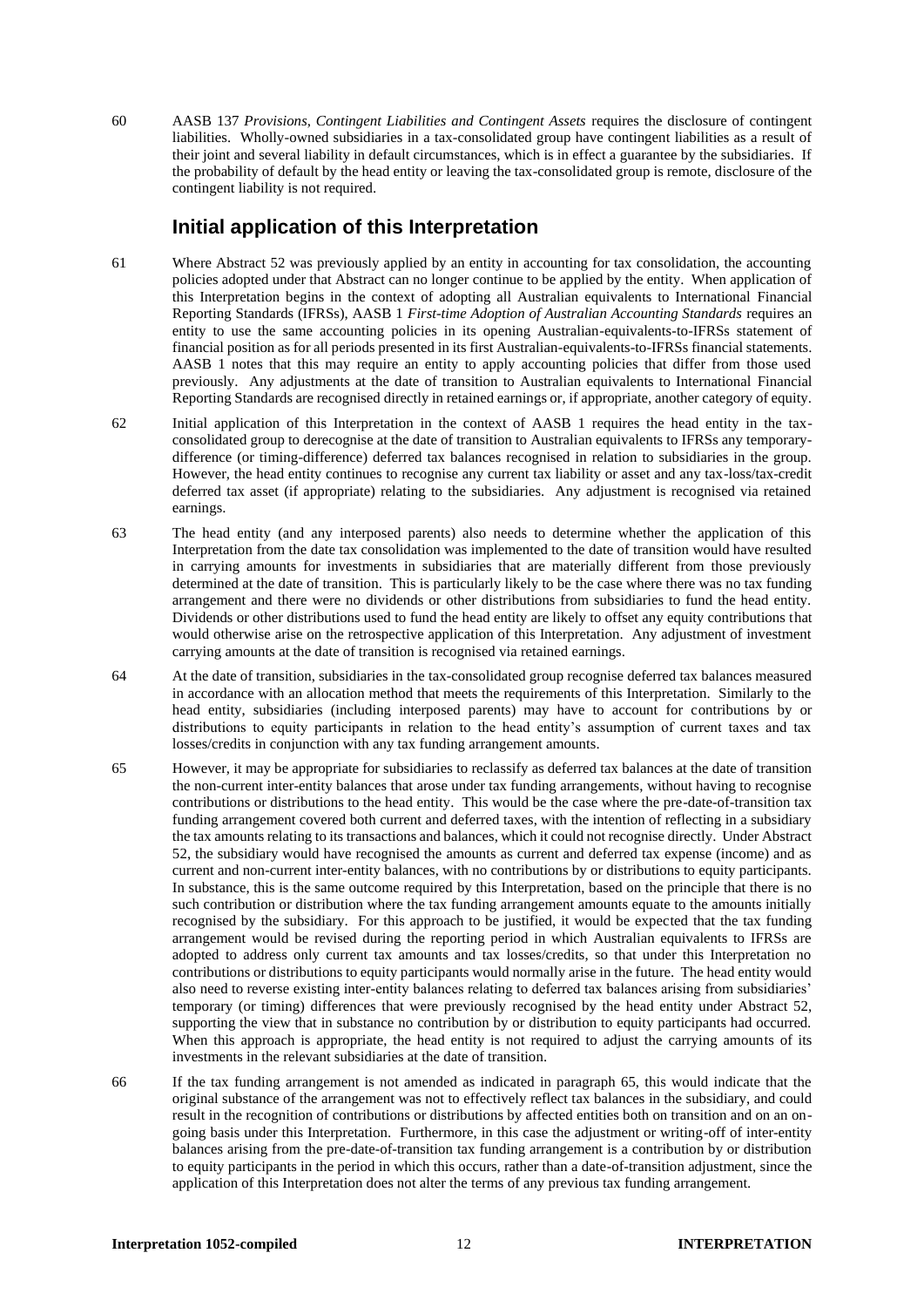67 Entities may decide in any case to revise the terms of a tax funding arrangement in response to the requirements of this Interpretation. For example, tax funding arrangements previously may have covered both current and deferred tax amounts since Abstract 52 required the head entity to recognise both current and deferred taxes in relation to subsidiaries. As the head entity no longer recognises subsidiaries' deferred taxes (other than in respect of tax losses/credits) under this Interpretation, entities may prefer tax funding arrangements to address only current tax amounts and deferred tax assets relating to tax losses/credits.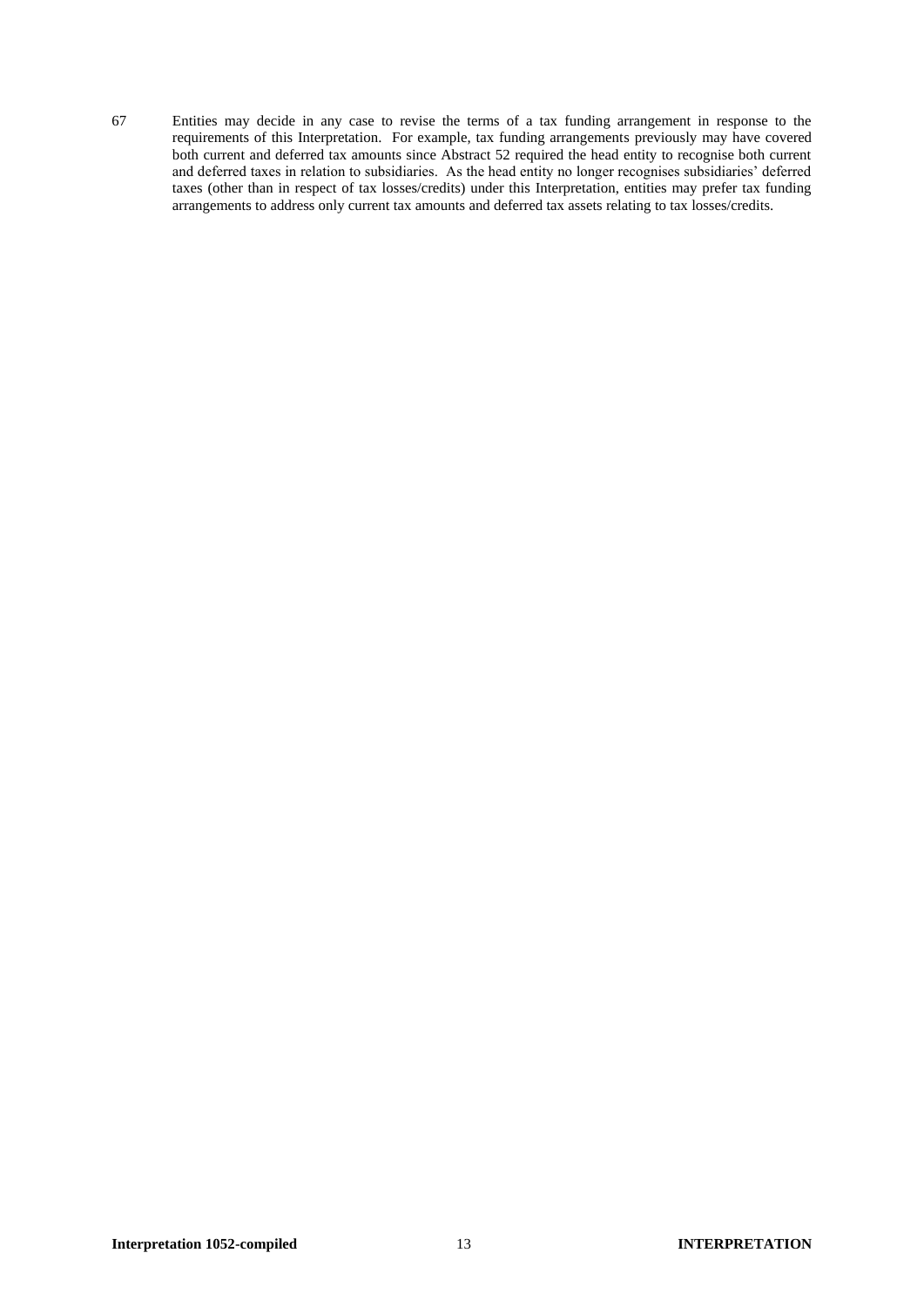# **Appendix A Australian simplified disclosures for Tier 2 entities**

*This appendix is an integral part of the Interpretation.*

**AusA1 Paragraphs 16, 59 and 60 do not apply to entities preparing general purpose financial statements that apply AASB 1060** *General Purpose Financial Statements – Simplified Disclosures for For-Profit and Not-for-Profit Tier 2 Entities***.**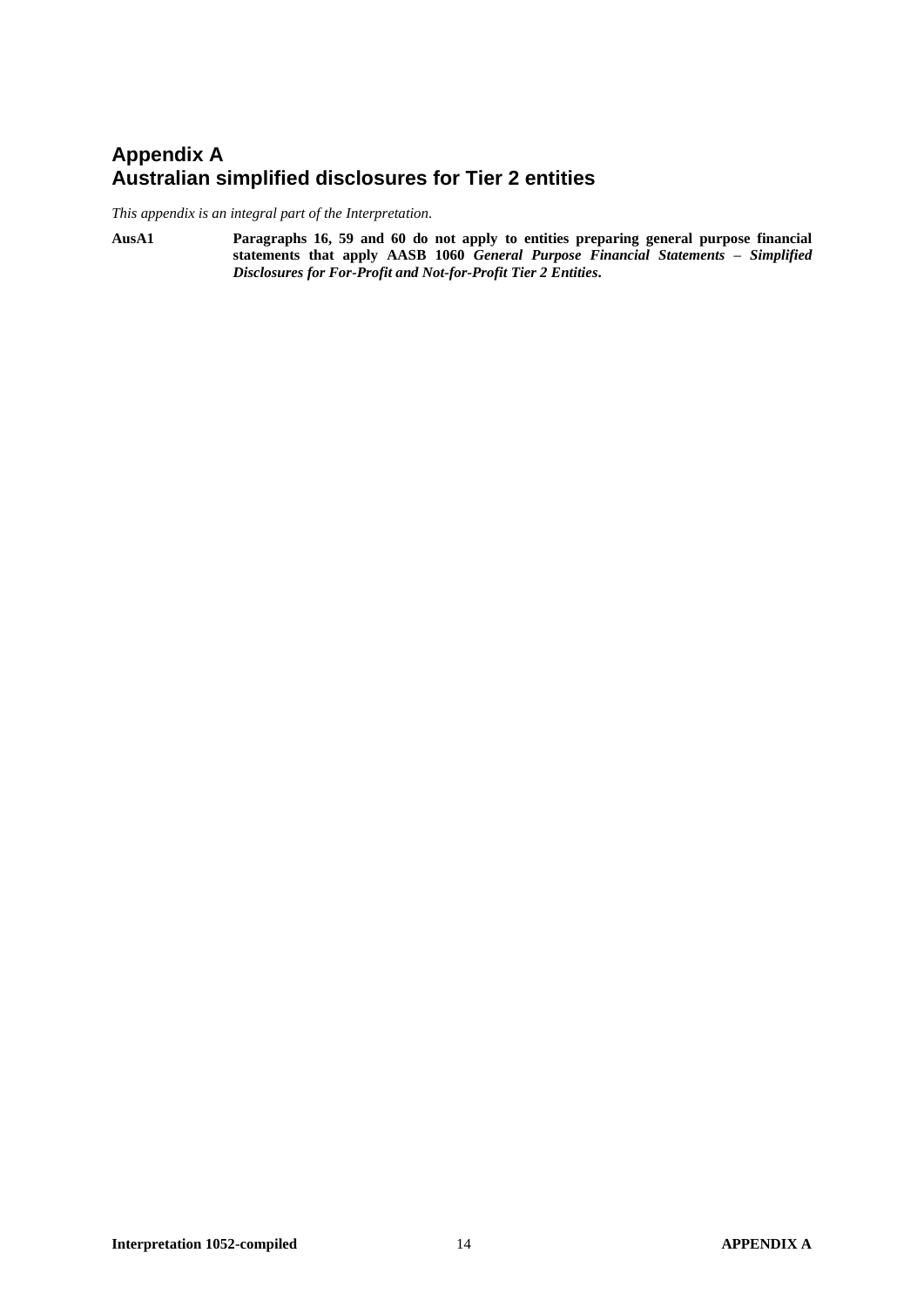## **Illustrative examples**

*These examples accompany, but are not part of, Interpretation 1052.*

- IE1 These examples are a simplified illustration of the ongoing tax consolidation accounting required by the Interpretation, both with and without a tax funding arrangement between the entities. Other methods may equally comply with the requirements of the Interpretation. For simplicity, the examples assume that all current and deferred tax amounts are recognised as part of tax expense (income). Paragraph 58 of Accounting Standard AASB 112 *Income Taxes* may require the recognition of tax amounts directly in equity or as part of the initial accounting for a business combination.
- IE2 Any contribution by the head entity to a subsidiary upon assuming the subsidiary's current tax liability and tax losses/credits is recognised in the example journal entries by the head entity as "investment in subsidiary" and by the subsidiary as "other contributed equity". This is illustrative only as the Interpretation does not prescribe which accounts are to be adjusted for tax-consolidation contributions by or distributions to equity participants. Similarly, the treatment of a distribution by the subsidiary to the head entity in Example 4 is only illustrative.
- IE3 The journal entries shown in the examples include the usual consolidation eliminations, such as inter-entity receivables and payables and equity contributions and investments. The group outcome shown in the examples reflects only tax relating to the subsidiary or subsidiaries. The examples do not illustrate taxes recognised by the head entity in relation to its own transactions, events and balances.

#### **Basic examples**

# **Example 1 – No tax funding arrangement**

IE4 In this example, no tax funding arrangements have been established and there are no transactions between entities in the tax-consolidated group. The subsidiary's initial tax accounting is based on a systematic and rational method consistent with the broad principles of AASB 112, as required by the Interpretation. For the purpose of this simple illustration of specific tax consolidation adjustments, it is not necessary to identify the specific method adopted for the initial recognition of income taxes for the period by the subsidiary.

| \$    | \$    |
|-------|-------|
| 8,000 |       |
| 2,000 |       |
|       | 8,000 |
|       | 2,000 |
|       |       |
| 8,000 | 8,000 |
|       |       |
| 8,000 |       |
|       | 8,000 |
|       |       |
|       |       |
| 8,000 |       |
|       | 8,000 |
|       |       |
|       |       |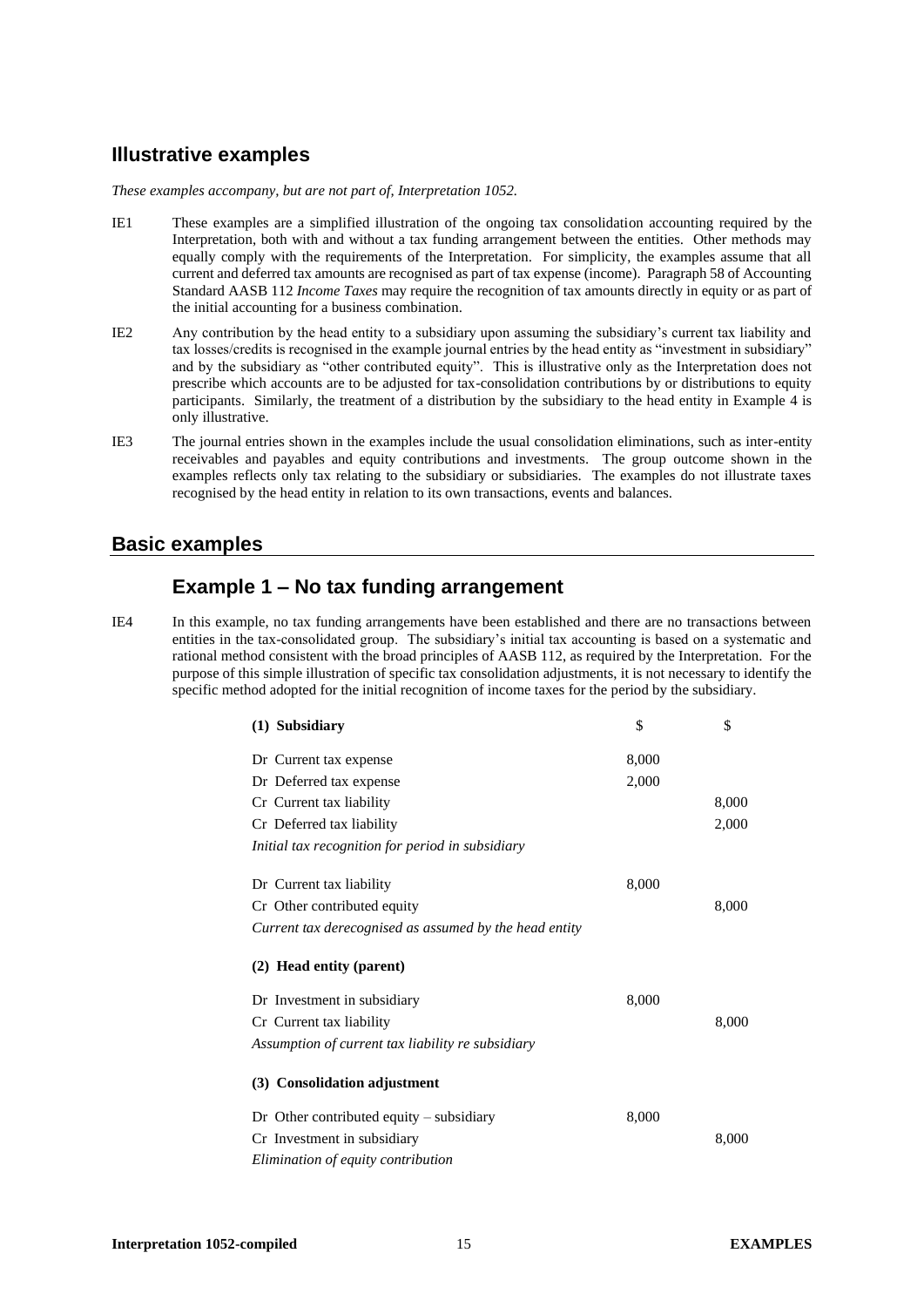| (4) Group outcome re subsidiary    |        |
|------------------------------------|--------|
| Increase in current tax liability  | 8.000  |
| Increase in deferred tax liability | 2,000  |
| Tax expense                        | 10.000 |

# **Example 2 – With tax funding arrangement (equivalent charge)**

IE5 In this case there are no transactions between entities in the tax-consolidated group, other than those required under a tax funding arrangement. The journal entries illustrate a tax funding arrangement under which the intercompany charge equals the current tax liability of the subsidiary, resulting in neither a contribution by the head entity to the subsidiary nor a distribution by the subsidiary to the head entity.

| (1) Subsidiary                                                                                                 | \$    | \$     |
|----------------------------------------------------------------------------------------------------------------|-------|--------|
| Dr Current tax expense                                                                                         | 8,000 |        |
| Dr Deferred tax expense                                                                                        | 2,000 |        |
| Cr Current tax liability                                                                                       |       | 8,000  |
| Cr Deferred tax liability                                                                                      |       | 2,000  |
| Initial tax recognition for period in subsidiary                                                               |       |        |
| Dr Current tax liability                                                                                       | 8,000 |        |
| Cr Intercompany payable                                                                                        |       | 8,000  |
| Current tax derecognised as assumed by the head entity, in<br>return for payment under tax funding arrangement |       |        |
| (2) Head entity (parent)                                                                                       |       |        |
| Dr Intercompany receivable                                                                                     | 8,000 |        |
| Cr Current tax liability                                                                                       |       | 8,000  |
| Assumption of current tax liability re subsidiary                                                              |       |        |
| (3) Consolidation adjustment                                                                                   |       |        |
| Dr Intercompany payable                                                                                        | 8,000 |        |
| Cr Intercompany receivable                                                                                     |       | 8,000  |
| Elimination of balances                                                                                        |       |        |
| (4) Group outcome re subsidiary                                                                                |       |        |
| Increase in current tax liability                                                                              |       | 8,000  |
| Increase in deferred tax liability                                                                             |       | 2,000  |
| Tax expense                                                                                                    |       | 10,000 |

# **Example 3 – With tax funding arrangement (non-equivalent charge)**

IE6 In this case there are no transactions between entities in the tax-consolidated group, other than those required under a tax funding arrangement. The journal entries illustrate a tax funding arrangement under which the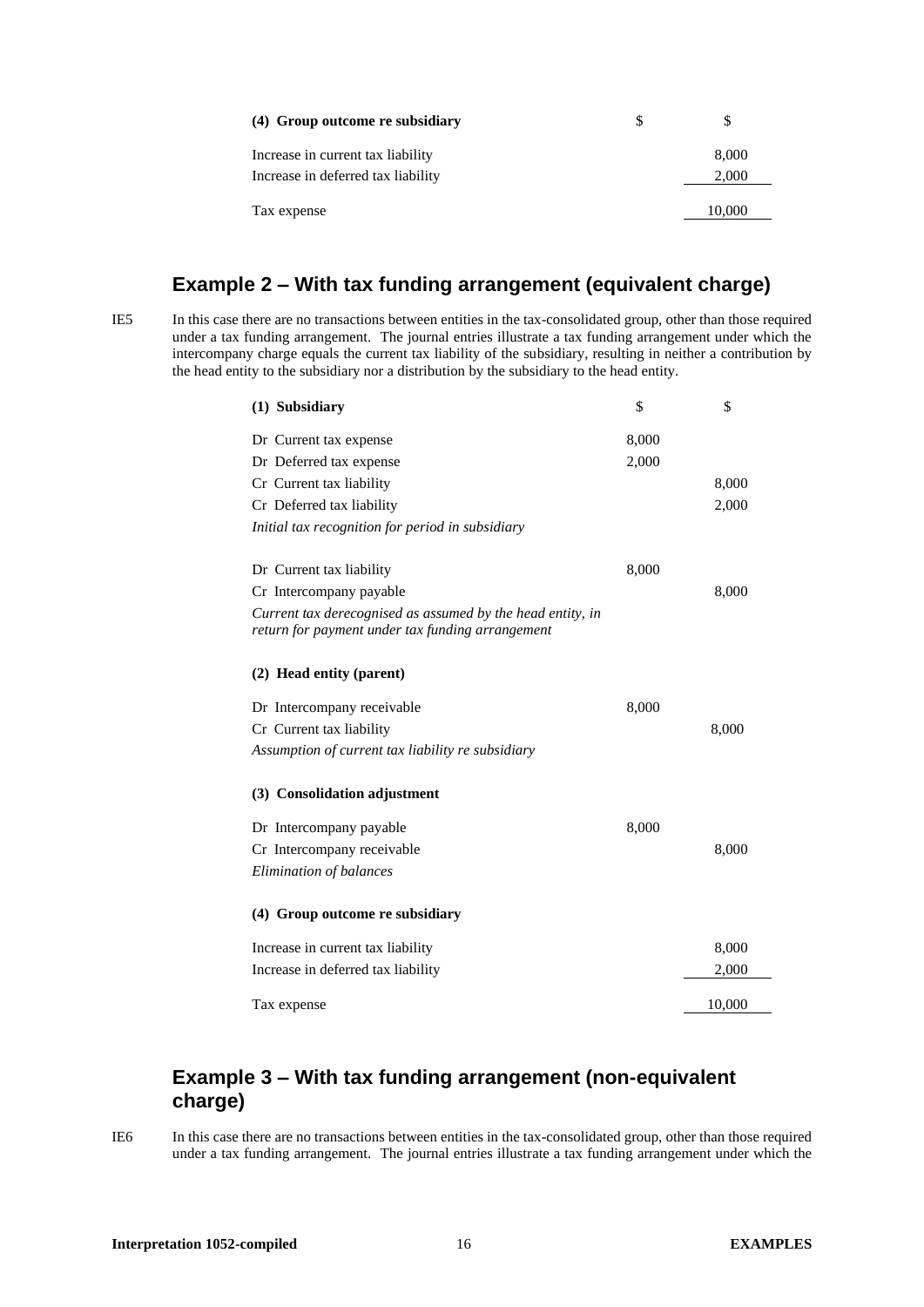intercompany charge is less than the current tax liability of the subsidiary, resulting in a contribution by the head entity to the subsidiary.

| (1) Subsidiary                                         | \$    | \$     |
|--------------------------------------------------------|-------|--------|
| Dr Current tax expense                                 | 8,000 |        |
| Dr Deferred tax expense                                | 2,000 |        |
| Cr Current tax liability                               |       | 8,000  |
| Cr Deferred tax liability                              |       | 2,000  |
| Initial tax recognition for period in subsidiary       |       |        |
| Dr Current tax liability                               | 8,000 |        |
| Cr Intercompany payable                                |       | 5,000  |
| Cr Other contributed equity                            |       | 3,000  |
| Current tax derecognised as assumed by the head entity |       |        |
| (2) Head entity (parent)                               |       |        |
| Dr Intercompany receivable                             | 5,000 |        |
| Dr Investment in subsidiary                            | 3,000 |        |
| Cr Current tax liability                               |       | 8,000  |
| Assumption of current tax liability re subsidiary      |       |        |
| (3) Consolidation adjustments                          |       |        |
| Dr Intercompany payable                                | 5,000 |        |
| Cr Intercompany receivable                             |       | 5,000  |
| Elimination of balances                                |       |        |
| (4) Group outcome re subsidiary                        |       |        |
| Increase in current tax liability                      |       | 8,000  |
| Increase in deferred tax liability                     |       | 2,000  |
| Tax expense                                            |       | 10,000 |

IE7 If the intercompany charge under the tax funding arrangement instead exceeded the subsidiary's current tax liability, the excess would be a distribution by the subsidiary to the head entity.

## **Tax loss examples**

# **Example 4 – "Stand-alone taxpayer" approach; assumption of tax losses; no tax funding arrangement**

IE8 The subsidiary in this example has incurred unused tax losses of \$100,000 during the reporting period. The head entity expects to recover the tax losses in full. Based on the "stand-alone taxpayer" income tax recognition method adopted by the subsidiary, it has no current tax liability but initially recognises a deferred tax asset of \$18,000 arising from these losses (\$60,000 losses × tax rate 30%); that is, only part of the potential tax loss asset can be recognised by the subsidiary in its particular circumstances. There is no tax funding arrangement between the entities, resulting in a distribution by the subsidiary to the head entity.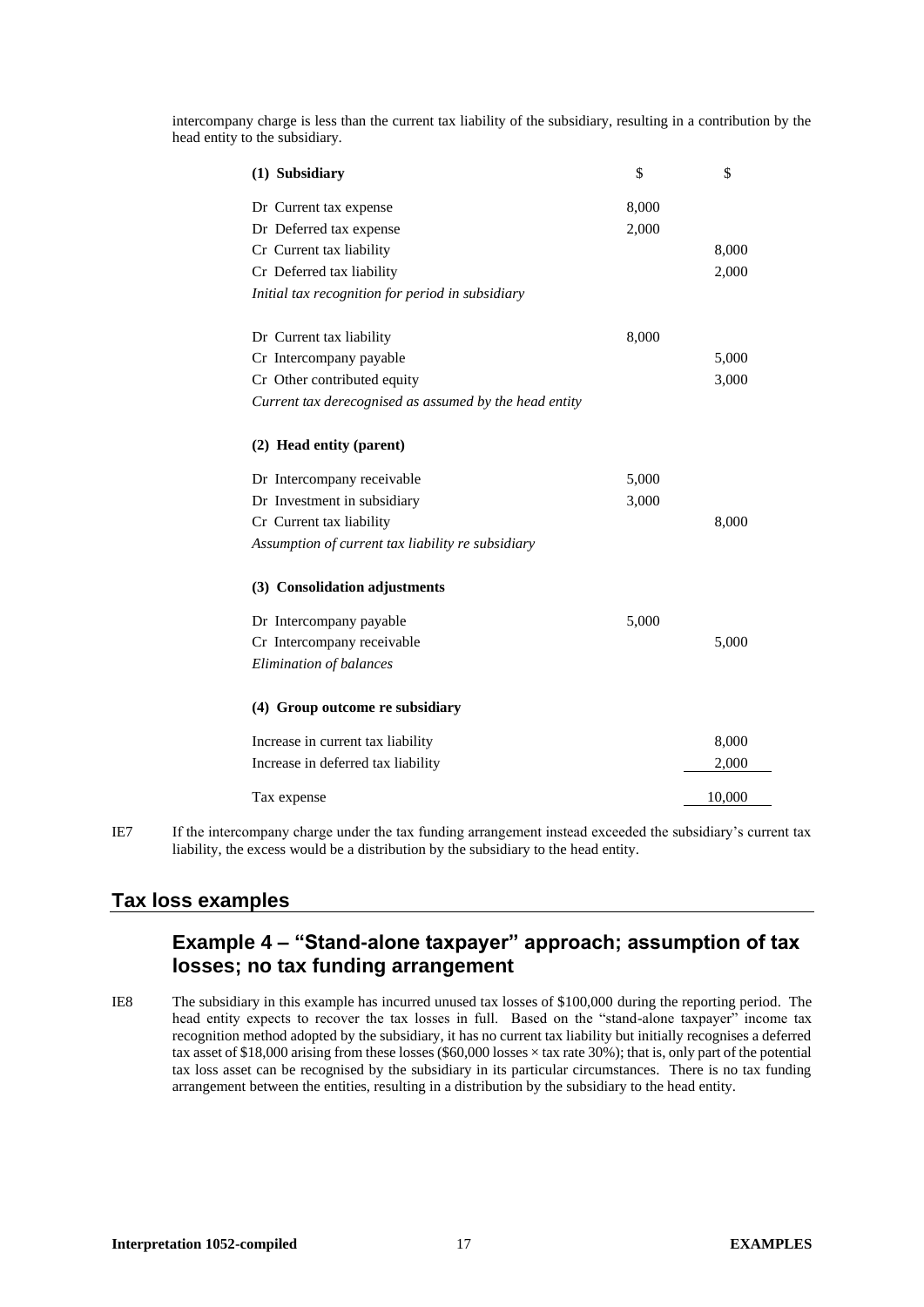| (1) Subsidiary                                            | \$     | \$     |
|-----------------------------------------------------------|--------|--------|
| Dr Deferred tax asset re losses                           | 18,000 |        |
| Cr Current tax income                                     |        | 18,000 |
| Initial tax recognition for period in subsidiary          |        |        |
| Dr Distribution to head entity                            | 18,000 |        |
| Cr Deferred tax asset re losses                           |        | 18,000 |
| Tax loss asset derecognised as assumed by the head entity |        |        |
| (2) Head entity (parent)                                  |        |        |
| Dr Deferred tax asset re losses                           | 18,000 |        |
| Cr Distribution from subsidiary                           |        | 18,000 |
| Assumption of tax loss asset ex subsidiary                |        |        |
| Dr Deferred tax asset re losses                           | 12,000 |        |
| Cr Current tax income                                     |        | 12,000 |
| Recognition of additional tax asset                       |        |        |
| (3) Consolidation adjustment                              |        |        |
| Dr Distribution from subsidiary                           | 18,000 |        |
| Cr Distribution to head entity                            |        | 18,000 |
| Elimination of equity distribution                        |        |        |
| (4) Group outcome re subsidiary                           |        |        |
| Increase in deferred tax asset re losses                  |        | 30,000 |
| Tax income                                                |        | 30,000 |
|                                                           |        |        |

- IE9 The consolidation adjustment above is in generic terms, and in practice would reflect the accounts in which the distribution was recognised. For example, if the subsidiary recognised the distribution to the head entity as a reduction in retained earnings, and the head entity recognised the distribution as revenue, then the consolidation adjustment would reverse those entries to give the results from the group's perspective. As another example, the distribution may have been recognised by the subsidiary as a reduction in reserves and by the head entity as a reduction in its investment account. The consolidation adjustment then would reverse those entries. The accounting adopted for the distribution does not affect the group tax outcome.
- IE10 In future reporting periods, the subsidiary's measurement of current and deferred taxes does not take into account the \$40,000 of unused tax losses remaining from the \$100,000 tax loss. As the tax loss is assumed by the head entity at the end of the period, it is then regarded as no longer available to the subsidiary. The subsidiary's accounting is also unaffected if the head entity is required in a later period to derecognise part or all of its tax-loss deferred tax asset due to the recognition requirements in AASB 112 ceasing to be met.

# **Example 5 – "Stand-alone taxpayer" approach; assumption of tax losses; tax funding arrangement**

IE11 The subsidiary in this example has incurred unused tax losses of \$100,000 during the reporting period. The head entity expects to recover the tax losses in full. Based on the "stand-alone taxpayer" income tax recognition method adopted by the subsidiary, it has no current tax liability but initially recognises a deferred tax asset of \$18,000 arising from these losses (\$60,000 losses × tax rate 30%); that is, only part of the potential tax loss asset can be recognised by the subsidiary in its particular circumstances. The tax funding arrangement with the head entity is based on the subsidiary's current tax liability (asset) and the tax losses that the head entity expects to recover.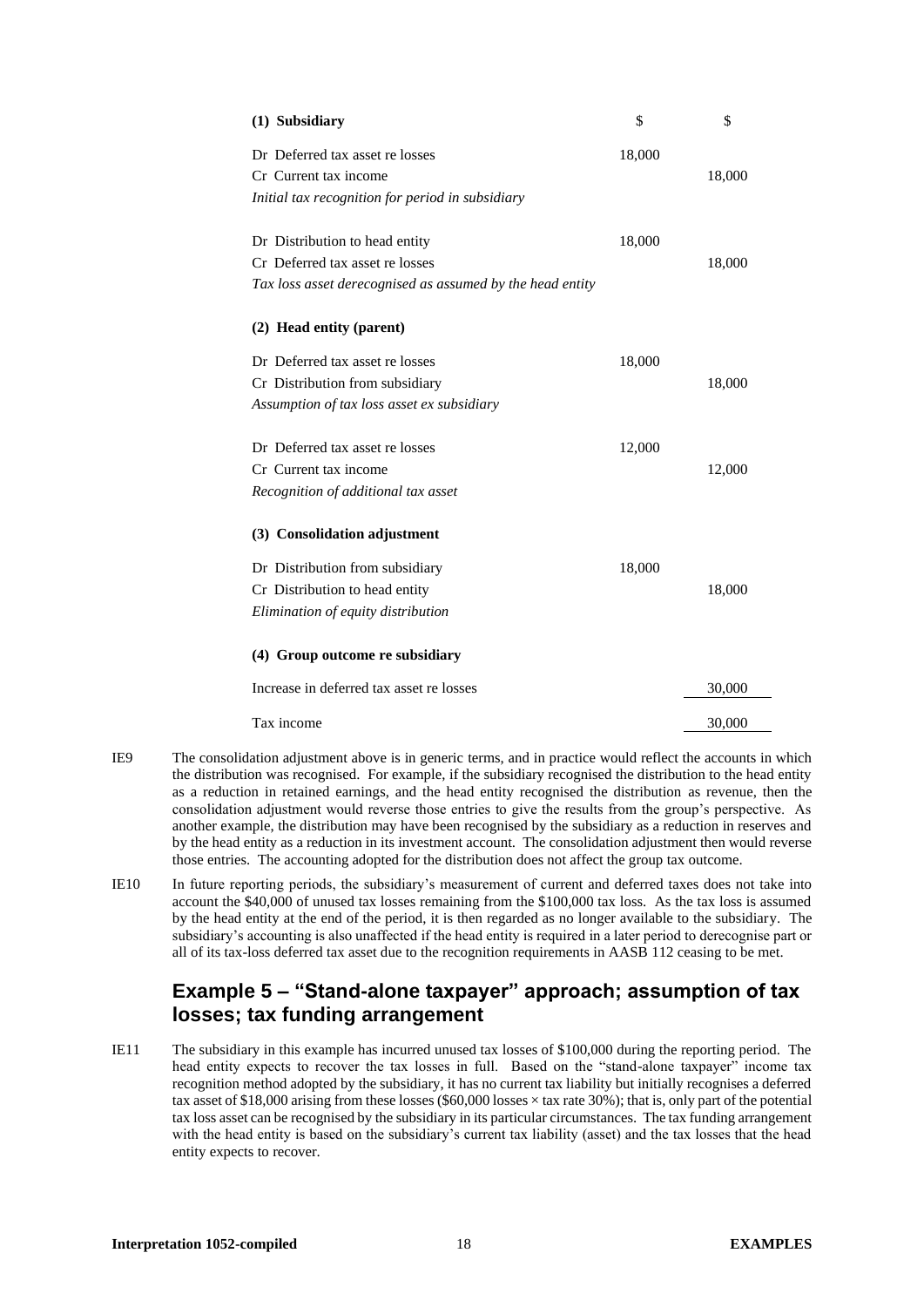| (1) Subsidiary                                            | \$     | \$     |
|-----------------------------------------------------------|--------|--------|
| Dr Deferred tax asset re losses                           | 18,000 |        |
| Cr Current tax income                                     |        | 18,000 |
| Initial tax recognition for period in subsidiary          |        |        |
| Dr Intercompany receivable                                | 30,000 |        |
| Cr Deferred tax asset re losses                           |        | 18,000 |
| Cr Other contributed equity                               |        | 12,000 |
| Tax loss asset derecognised as assumed by the head entity |        |        |
| (2) Head entity (parent)                                  |        |        |
| Dr Deferred tax asset re losses                           | 18,000 |        |
| Dr Investment in subsidiary                               | 12,000 |        |
| Cr Intercompany payable                                   |        | 30,000 |
| Assumption of tax loss asset ex subsidiary                |        |        |
| Dr Deferred tax asset re losses                           | 12,000 |        |
| Cr Current tax income                                     |        | 12,000 |
| Recognition of additional tax asset                       |        |        |
| (3) Consolidation adjustments                             |        |        |
| Dr Intercompany payable                                   | 30,000 |        |
| Cr Intercompany receivable                                |        | 30,000 |
| Elimination of balances                                   |        |        |
| Dr Other contributed equity $-$ subsidiary                | 12,000 |        |
| Cr Investment in subsidiary                               |        | 12,000 |
| Elimination of equity contribution                        |        |        |
| (4) Group outcome re subsidiary                           |        |        |
| Increase in deferred tax asset re losses                  |        | 30,000 |
| Tax income                                                |        | 30,000 |

- IE12 In this scenario, the head entity recognises a contribution to the subsidiary as it will pay more under the tax funding arrangement for the assumption of tax losses than the subsidiary can recognise initially as a deferred tax asset. The head entity then also recognises the additional deferred tax asset, as appropriate in relation to the tax position of the tax-consolidated group, giving rise to tax income for the head entity. The outcome is that the group recognises tax income of \$30,000 arising in relation to the subsidiary. This comprises the tax income of \$18,000 initially recognised by the subsidiary, adjusted for the additional \$12,000 deferred tax asset relating to the subsidiary's losses that is recognised by the head entity.
- IE13 As in Example 4, in future reporting periods the subsidiary's measurement of current and deferred taxes does not take into account the \$40,000 of unused tax losses remaining from the \$100,000 tax loss. As the tax loss is assumed by the head entity at the end of the period, it is then regarded as no longer available to the subsidiary. The subsidiary's accounting is also unaffected if the head entity is required in a later period to derecognise part or all of its tax-loss deferred tax asset due to the recognition requirements in AASB 112 ceasing to be met.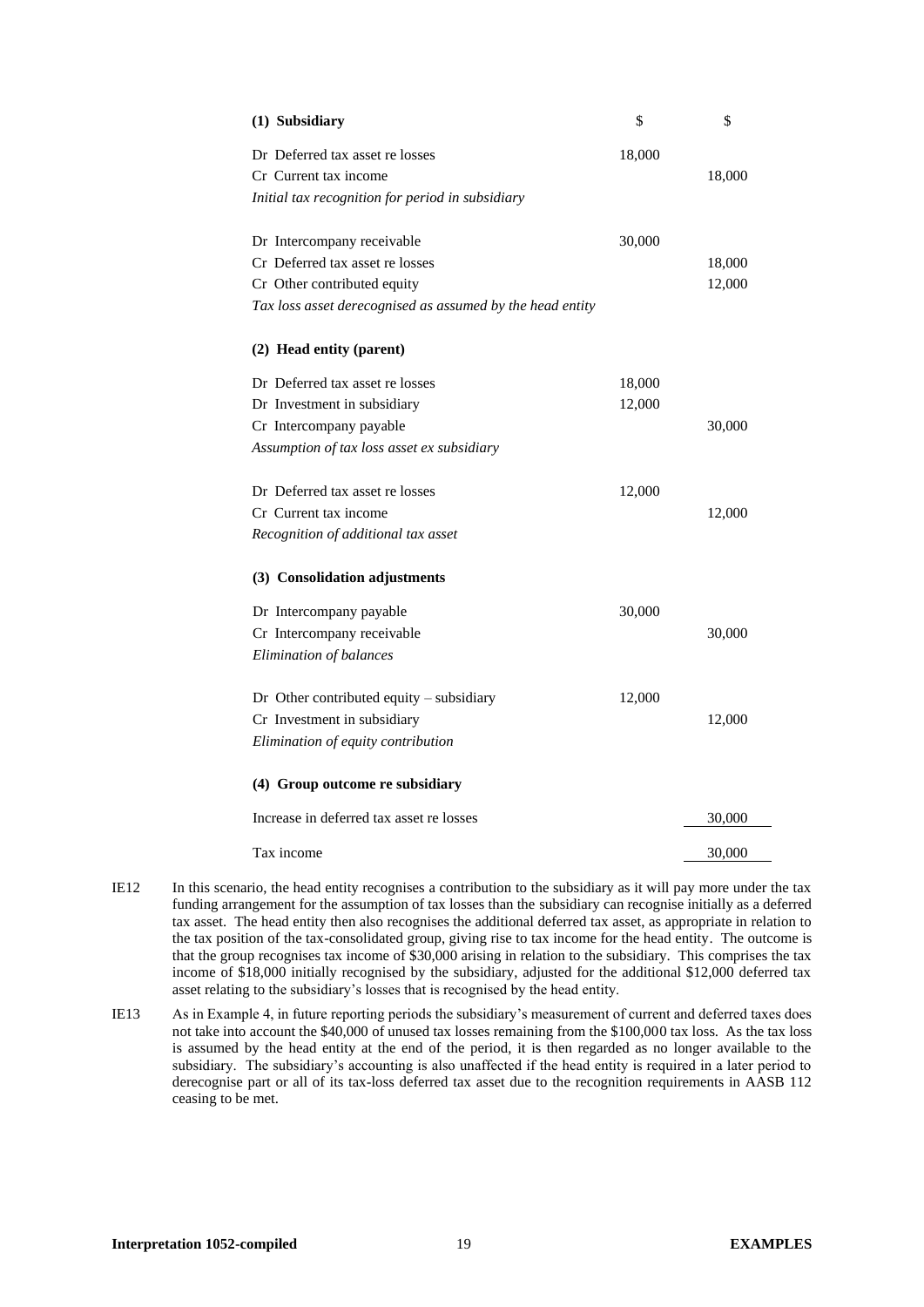# **Example 6 – "Separate taxpayer within group" approach; assumption of tax losses; tax funding arrangement**

IE14 The subsidiary in this example has incurred unused tax losses of \$100,000 during the reporting period. The head entity expects to recover the tax losses in full. Based on the "separate taxpayer within group" income tax recognition method adopted by the subsidiary, it has no current tax liability and initially recognises a deferred tax asset of \$30,000 arising from these losses (\$100,000 losses × tax rate 30%); that is, the whole of the potential tax loss asset is recognised by the subsidiary. This is so even if in its own circumstances the subsidiary expected to recover only \$60,000 of the tax losses. The tax funding arrangement with the head entity is based on the subsidiary's current tax liability (asset) and the tax-loss deferred tax asset recognised by the subsidiary.

| (1) Subsidiary                                            | \$     | \$     |
|-----------------------------------------------------------|--------|--------|
| Dr. Deferred tax asset re losses                          | 30,000 |        |
| Cr Current tax income                                     |        | 30,000 |
| Initial tax recognition for period in subsidiary          |        |        |
|                                                           |        |        |
| Dr Intercompany receivable                                | 30,000 |        |
| Cr Deferred tax asset re losses                           |        | 30,000 |
| Tax loss asset derecognised as assumed by the head entity |        |        |
| (2) Head entity (parent)                                  |        |        |
| Dr. Deferred tax asset re losses                          | 30,000 |        |
| Cr Intercompany payable                                   |        | 30,000 |
| Assumption of tax loss asset ex subsidiary                |        |        |
| (3) Consolidation adjustment                              |        |        |
| Dr Intercompany payable                                   | 30,000 |        |
| Cr Intercompany receivable                                |        | 30,000 |
| Elimination of balances                                   |        |        |
| (4) Group outcome re subsidiary                           |        |        |
| Increase in deferred tax asset re losses                  |        | 30,000 |
| Tax income                                                |        | 30,000 |

- IE15 No contribution by or distribution to equity participants is recognised in this case as the tax funding arrangement amount equals the tax amounts recognised by the subsidiary that are assumed by the head entity. Despite the application of a different method for the initial recognition of income tax by the subsidiary, and a different basis for the tax funding arrangement between the entities, the group outcome is the same as in Examples 4 and 5.
- IE16 As in Examples 4 and 5, if the subsidiary in this case had not been able to recognise a deferred tax asset in relation to all of its tax losses arising during the reporting period, in future periods the subsidiary's measurement of current and deferred taxes would not take into account the remaining unused tax losses. As the tax loss is assumed by the head entity at the end of the period, it is then regarded as no longer available to the subsidiary. The subsidiary's accounting is also unaffected if the head entity is required in a later period to derecognise part or all of its tax-loss deferred tax asset due to the recognition requirements in AASB 112 ceasing to be met.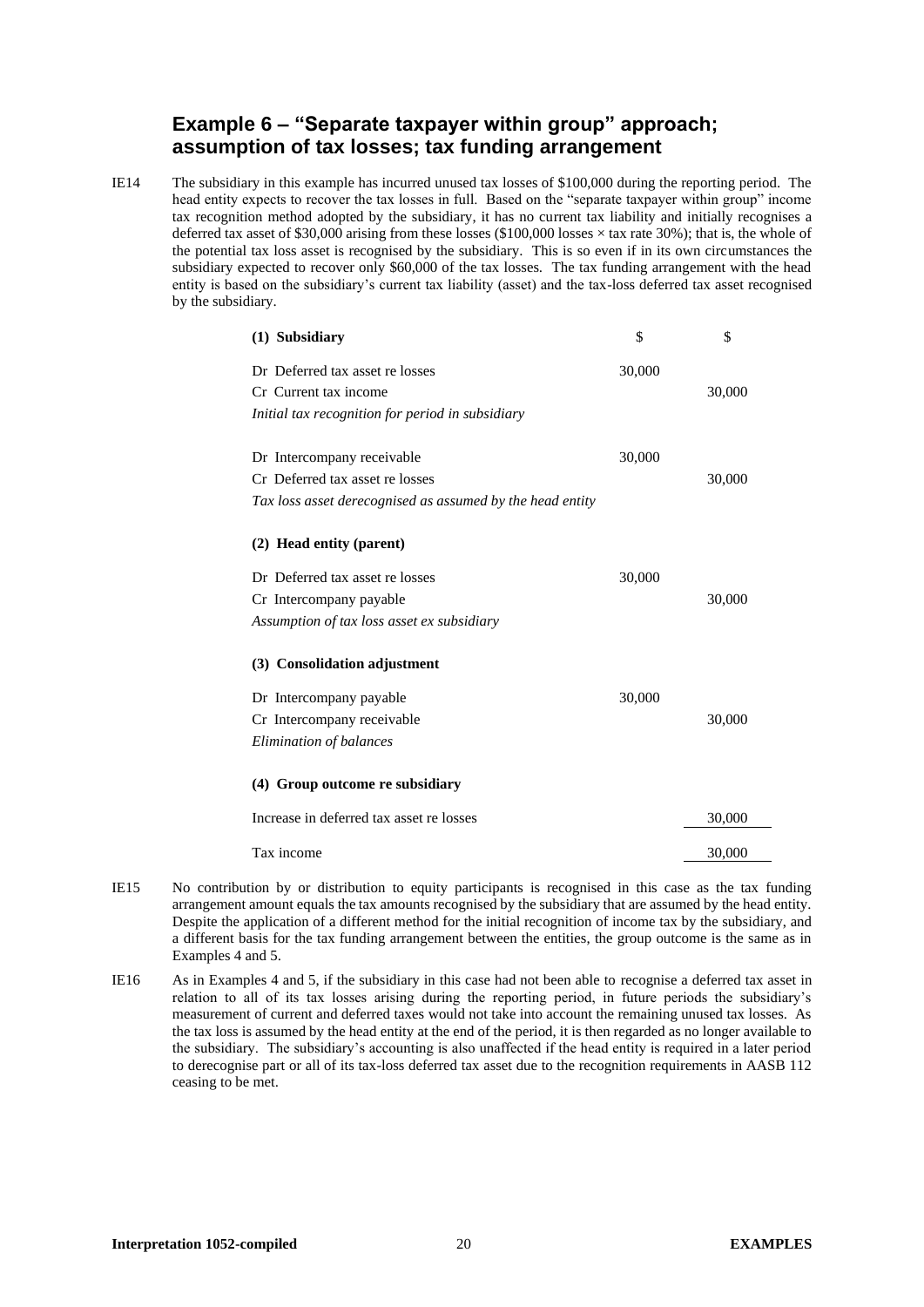# **Example 7 – "Stand-alone taxpayer" approach; intragroup sales; no tax funding arrangement**

IE17 In this example the head entity H has two subsidiaries A and B in the tax-consolidated group. The subsidiaries measure tax amounts for their separate financial statements on a "stand-alone taxpayer" basis, as allowed by the Interpretation. There is no tax funding arrangement between the entities. In year 1, subsidiary A sells inventory purchased for \$1,000 from an external party to subsidiary B for \$1,500 cash. By the end of year 1, subsidiary B has not sold the inventory outside the group. In year 2, subsidiary B sells the inventory to a party outside the group for \$1,800 cash.

#### **Year 1**

IE18 Subsidiary A recognises tax expense of \$150 (profit of \$500  $\times$  tax rate 30%) in relation to its sale of inventory to subsidiary B, even though the transaction is ignored under the tax consolidation system as it is a transaction between entities in the tax-consolidated group. Subsidiary B recognises no tax as it has not yet sold the inventory purchased from subsidiary A, and the taxable temporary difference for its inventory (carrying amount of \$1,500 but tax base of \$1,000) is not recognised under the AASB 112 exception concerning the initial recognition of an asset or liability in certain circumstances. The head entity and the group recognise no tax in relation to subsidiary A's profitable sale, since no external sale has occurred. The relevant journal entries:

| (1) Subsidiary A                                                     | \$    | \$    |
|----------------------------------------------------------------------|-------|-------|
| Dr Bank                                                              | 1,500 |       |
| Cr Sales                                                             |       | 1,500 |
| Sale of inventory to fellow-subsidiary B                             |       |       |
|                                                                      |       |       |
| Dr Cost of sales                                                     | 1,000 |       |
| Cr Inventory                                                         |       | 1,000 |
| Recognition of cost of sales                                         |       |       |
| Dr Current tax expense                                               | 150   |       |
| Cr Current tax liability                                             |       | 150   |
| Initial tax recognition in selling subsidiary                        |       |       |
| Dr Current tax liability                                             | 150   |       |
| Cr Other contributed equity                                          |       | 150   |
| Current tax derecognised as assumed by the head entity               |       |       |
|                                                                      |       |       |
| (2) Subsidiary B                                                     |       |       |
| Dr Inventory                                                         | 1,500 |       |
| Cr Bank                                                              |       | 1,500 |
| Purchase of inventory from fellow-subsidiary A                       |       |       |
| (3) Consolidation adjustments                                        |       |       |
| Dr Sales                                                             | 1,500 |       |
| Cr Cost of sales                                                     |       | 1,000 |
| Cr Inventory                                                         |       | 500   |
| Elimination of intragroup sale and unrealised profit in<br>inventory |       |       |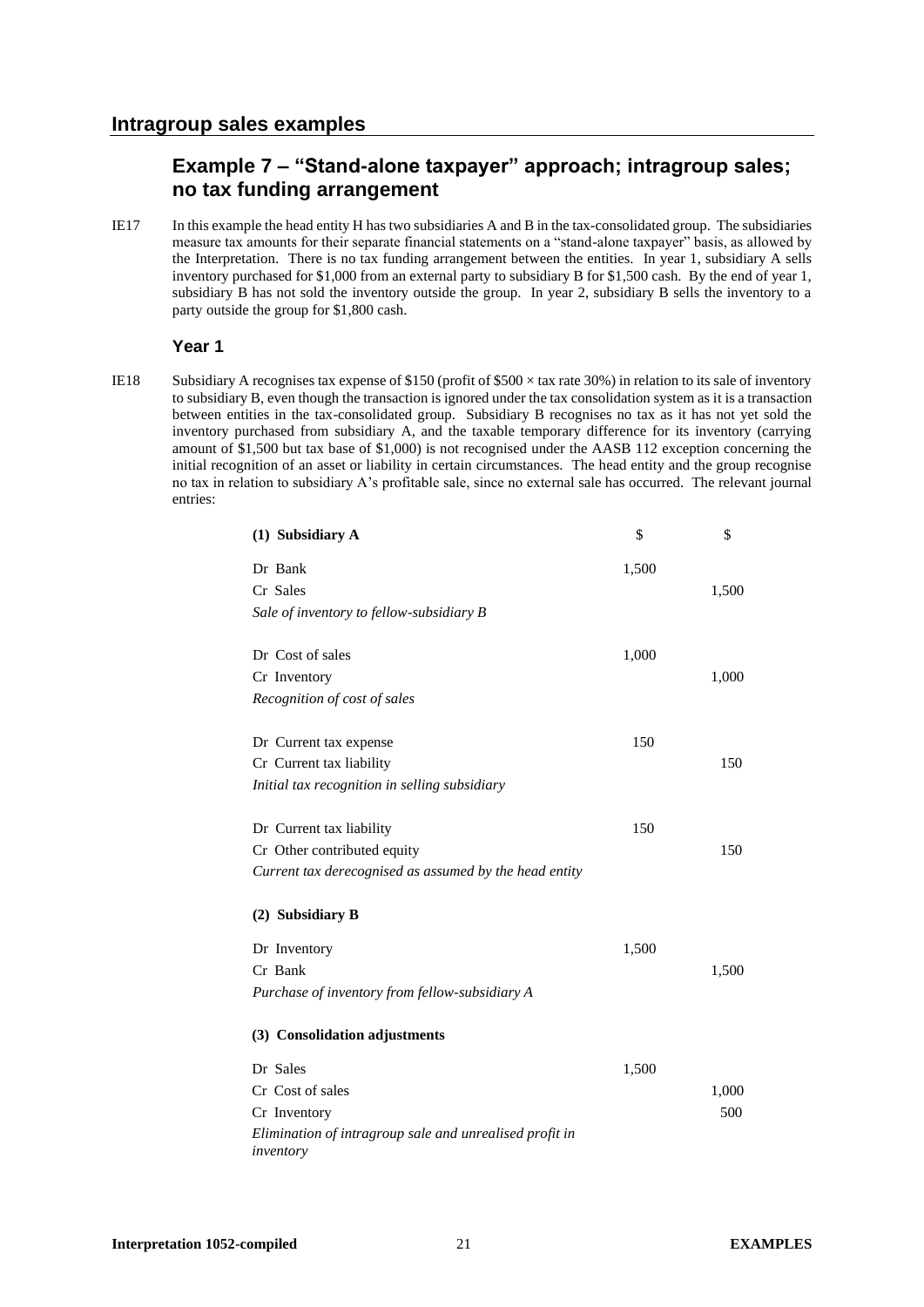|                                                                                               | \$  |     |
|-----------------------------------------------------------------------------------------------|-----|-----|
| Dr Other contributed equity $-A$                                                              | 150 |     |
| Cr Current tax expense                                                                        |     | 150 |
| Elimination of asymmetrical equity contribution;<br>reversal of tax on intragroup transaction |     |     |
| (4) Group outcome re subsidiaries                                                             |     |     |
| Change in current tax liability                                                               |     |     |
| Tax expense                                                                                   |     |     |

IE19 The second consolidation adjustment journal entry eliminates the \$150 recognised by subsidiary A as a contribution by the head entity via an adjustment of tax expense (income), since the head entity has not recognised any tax-related contribution to the subsidiary. The outcome is that the group does not recognise any tax expense in relation to subsidiary A (or B) or any equity contributions between the subsidiaries and the head entity. (The inventory is recognised at \$1,000 by the group.)

#### **Year 2**

IE20 Subsidiary B sells the inventory in year 2 for a profit of \$300, realising a profit for the group of \$800. As an external sale has occurred, this profit is assessable to the head entity in relation to the tax-consolidated group. Subsidiaries A and B continue to recognise their own tax balances based on the stand-alone taxpayer method. There are no entries for subsidiary A in year 2 relating to the inventory. The journal entries for the other entities in the group:

| (1) Subsidiary B                                                   | \$    | \$    |
|--------------------------------------------------------------------|-------|-------|
| Dr Bank                                                            | 1,800 |       |
| Cr Sales                                                           |       | 1,800 |
| Sale of inventory outside the group                                |       |       |
|                                                                    |       |       |
| Dr Cost of sales                                                   | 1,500 |       |
| Cr Inventory                                                       |       | 1,500 |
| Recognition of cost of sales                                       |       |       |
|                                                                    |       |       |
| Dr Current tax expense                                             | 240   |       |
| Cr Current tax liability                                           |       | 240   |
| Initial tax recognition in selling subsidiary (\$800 $\times$ 30%) |       |       |
| Dr Current tax liability                                           | 240   |       |
| Cr Other contributed equity                                        |       | 240   |
| Current tax derecognised as assumed by the head entity             |       |       |
| (2) Head entity (parent)                                           |       |       |
| Dr Investment in subsidiary B                                      | 240   |       |
| Cr Current tax liability                                           |       | 240   |
| Assumption of current tax liability re subsidiary                  |       |       |
| (3) Consolidation adjustments                                      |       |       |
| Dr Opening retained earnings $- A$                                 | 500   |       |
| Cr Inventory                                                       |       | 500   |
| Reinstate elimination of unrealised profit in inventory            |       |       |
|                                                                    |       |       |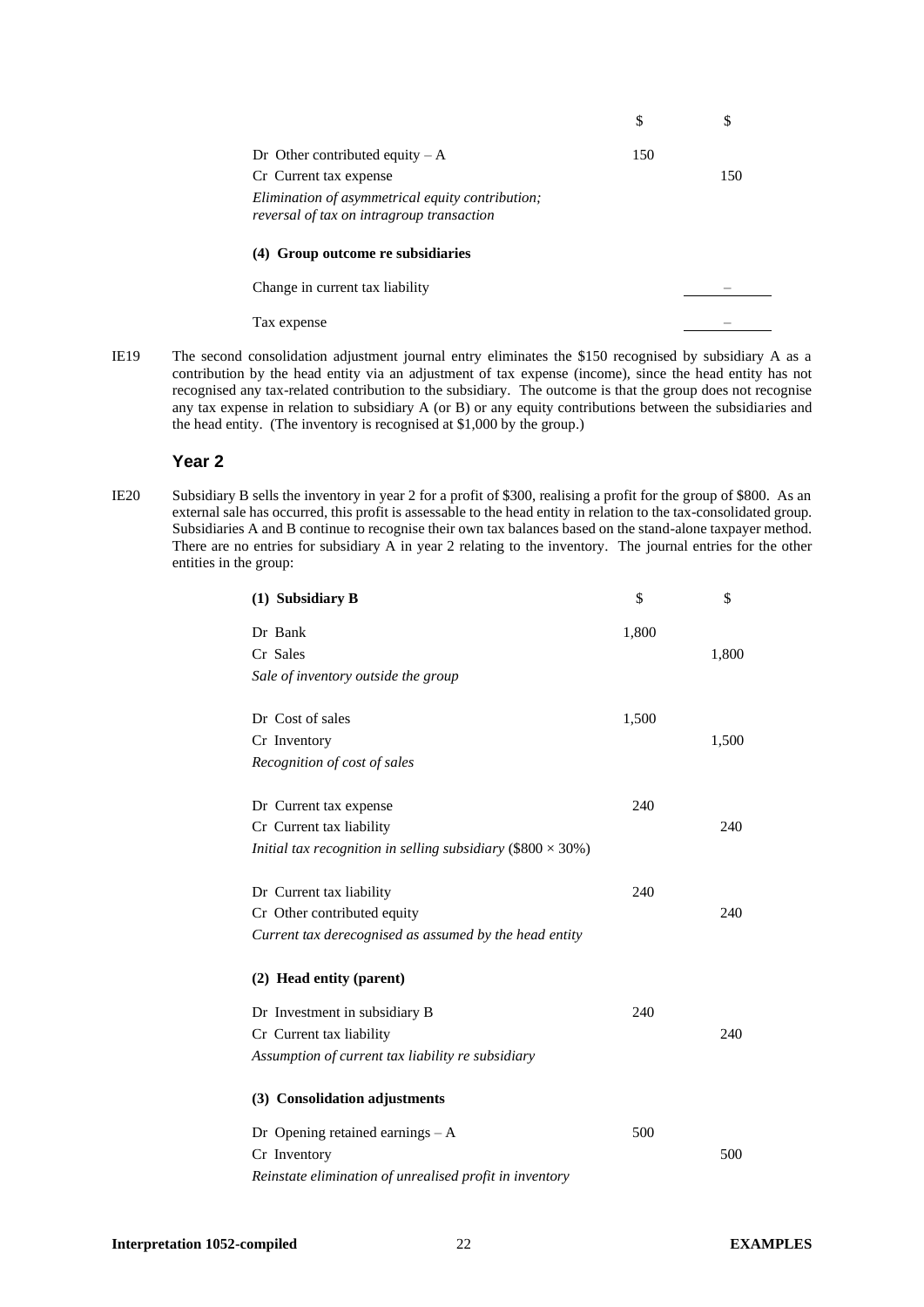|                                             | \$  | \$  |
|---------------------------------------------|-----|-----|
| Dr Inventory                                | 500 |     |
| Cr. Cost of sales                           |     | 500 |
| Unrealised profit in inventory now realised |     |     |
| Dr Other contributed equity $-A$            | 150 |     |
| Cr Opening retained earnings                |     | 150 |
| Reinstate opening balances re subsidiary A  |     |     |
| Dr Other contributed equity $-B$            | 240 |     |
| Cr Investment in subsidiary B               |     | 240 |
| Elimination of equity contribution          |     |     |
| (4) Group outcome re subsidiaries           |     |     |
| Increase in current tax liability           |     | 240 |
| Tax expense                                 |     | 240 |
|                                             |     |     |

- IE21 In this case, subsidiary B recognises a tax expense of \$240 even though its accounting profit on the sale of the inventory is only \$300. This is because the tax base of the inventory from the perspective of the group is \$1,000, being the original cost to subsidiary A when purchased from an external party. Even under the standalone taxpayer approach to measuring the subsidiary's taxes, tax values are based on those of the taxconsolidated group, as no other tax values are available. The tax expense of \$240 recognised by subsidiary B in year 2 is not divided between the various subsidiaries that held the inventory within the group. Subsidiary A's tax expense of \$150 in year 1 (which was eliminated on consolidation) is not revised.
- IE22 If there was a tax funding arrangement between the entities, the intercompany amounts arising under the arrangement would affect the amounts recognised as equity contributions or distributions. A tax funding arrangement does not alter the tax expense (income) recognised by an entity.

# **Example 8 – "Separate taxpayer within group" approach; intragroup sales; no tax funding arrangement**

IE23 The facts are the same as set out in Example 7 (see paragraph IE17), except that the subsidiaries A and B measure tax amounts for their separate financial statements on a "separate taxpayer within group" basis, as allowed by the Interpretation. Thus, in this example there is no tax funding arrangement between the entities; in year 1, subsidiary A sells inventory costing \$1,000 to subsidiary B for \$1,500 cash; and in year 2, subsidiary B sells that inventory to a party outside the group for \$1,800 cash.

#### **Year 1**

- IE24 Subsidiary A does not recognise any tax expense in relation to its sale of inventory to subsidiary B, since the transaction is ignored under the tax consolidation system as it is a transaction between entities in the taxconsolidated group. Subsidiary B recognises no tax as it has not yet sold the inventory purchased from subsidiary A, and the taxable temporary difference for its inventory (carrying amount of \$1,500 but tax base of \$1,000) is not recognised under the AASB 112 exception concerning the initial recognition of an asset or liability in certain circumstances. The head entity and the group recognise no tax in relation to subsidiary A's profitable sale, since no external sale has occurred.
- IE25 Thus there are no tax-related journal entries in year 1 concerning the intragroup sale of inventory. The inventory-related journal entries are the same as shown for Example 7 in year 1.

#### **Year 2**

IE26 Subsidiary B sells the inventory in year 2 for a profit of \$300, realising a profit for the group of \$800. As an external sale has occurred, this profit is assessable to the head entity in relation to the tax-consolidated group. The inventory-related journal entries are the same as shown for Example 7 in year 2. The tax-related journal entries: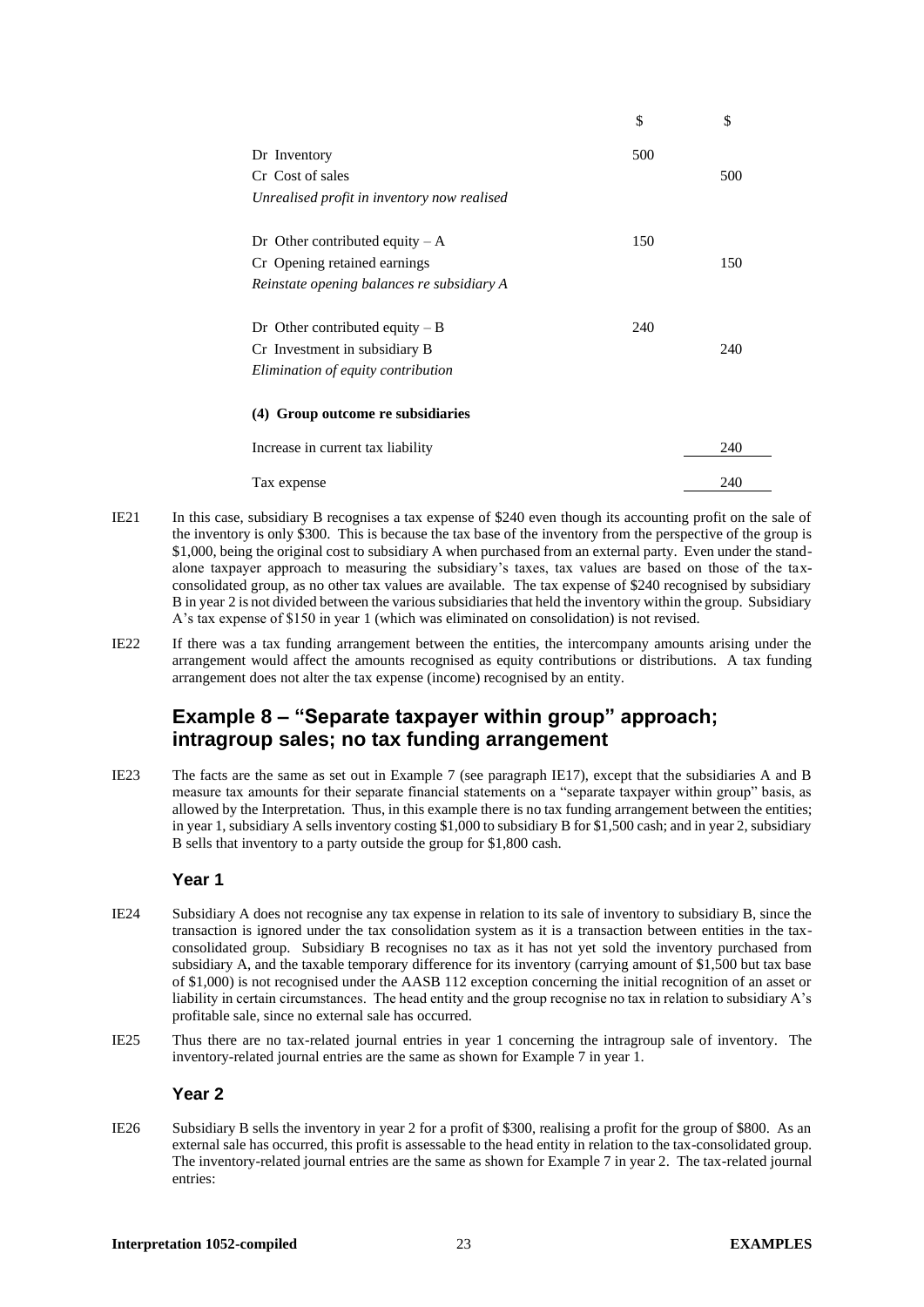| (1) Subsidiary B                                                   | \$  | \$  |
|--------------------------------------------------------------------|-----|-----|
| Dr Current tax expense                                             | 240 |     |
| Cr Current tax liability                                           |     | 240 |
| Initial tax recognition in selling subsidiary (\$800 $\times$ 30%) |     |     |
| Dr Current tax liability                                           | 240 |     |
| Cr Other contributed equity                                        |     | 240 |
| Current tax derecognised as assumed by the head entity             |     |     |
| (2) Head entity (parent)                                           |     |     |
| Dr Investment in subsidiary B                                      | 240 |     |
| Cr Current tax liability                                           |     | 240 |
| Assumption of current tax liability re subsidiary                  |     |     |
| (3) Consolidation adjustment                                       |     |     |
| Dr Other contributed equity $-B$                                   | 240 |     |
| Cr Investment in subsidiary B                                      |     | 240 |
| Elimination of equity contribution                                 |     |     |
| (4) Group outcome re subsidiaries                                  |     |     |
| Increase in current tax liability                                  |     | 240 |
| Tax expense                                                        |     | 240 |

IE27 The group outcomes are the same under both Examples 7 and 8, illustrating that the method adopted for subsidiaries' initial tax recognition for a period does not affect the accounting results for the tax-consolidated group. However, the different income tax allocation methods can result in different reporting in the separate financial statements of the subsidiaries, as indicated for subsidiary A. Subsidiary B has the same result under both Examples because in each case the same tax base applied to the intragroup inventory that it sold during year 2.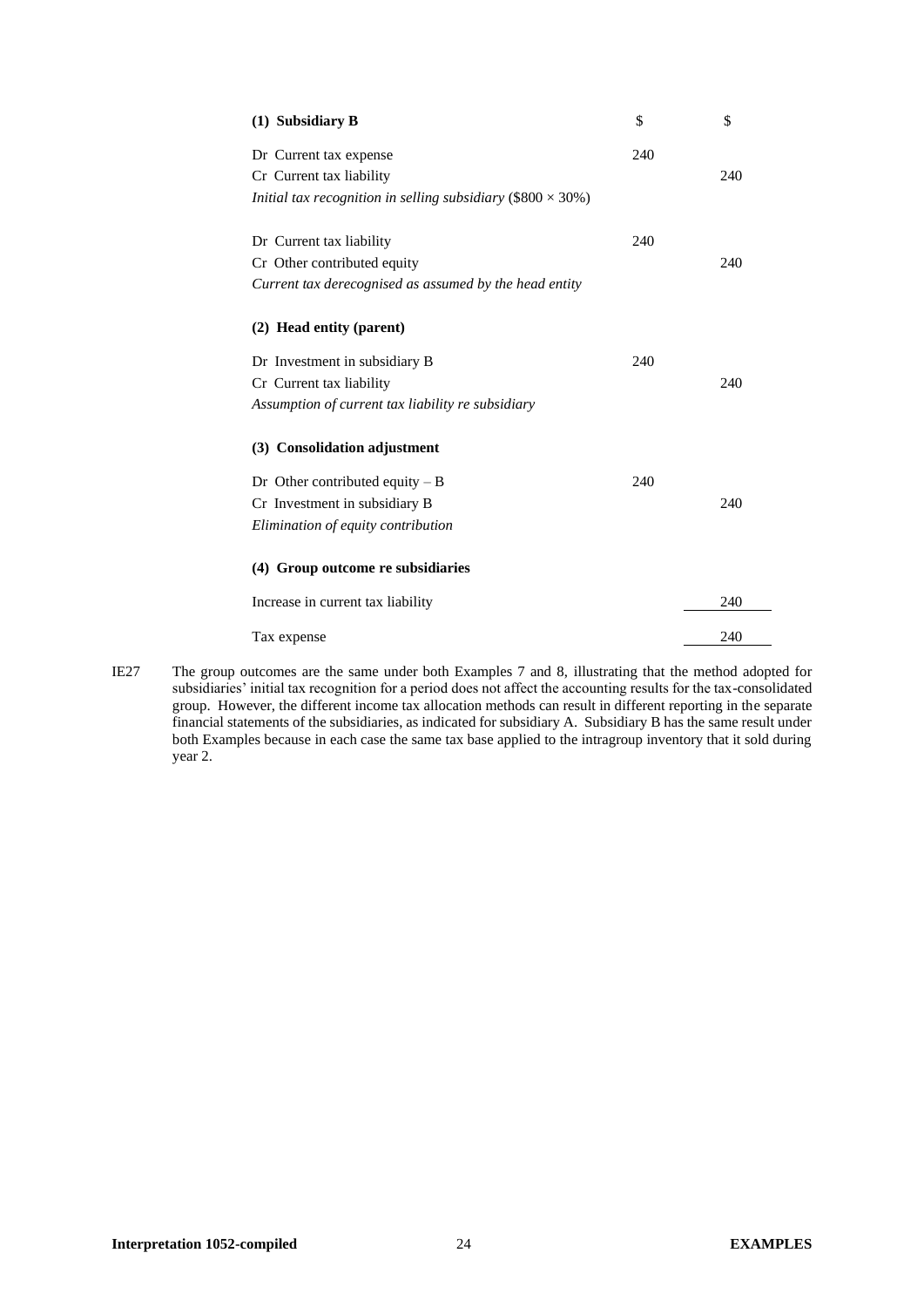# **References**

# **Australia**

The Urgent Issues Group discussed Issues Paper 04/3 "Revision of Various UIG Abstracts for 2005" and/or Issue Summary 04/6 "Tax Consolidation Accounting" in relation to this Interpretation at meetings on 10 June, 5 October and 25 November 2004 and 10 February and 22 March 2005. In developing the superseded revised Abstract 52, the UIG discussed Issue Summary 03/9 "Tax Consolidation Accounting Implementation Guidance" at meetings on 18 September, 30 October and 4 December 2003.

- AASB 1 *First-time Adoption of Australian Equivalents to International Financial Reporting Standards*
- AASB 112 *Income Taxes*
- AASB 124 *Related Party Disclosures*
- AASB 127 *Consolidated and Separate Financial Statements*
- AASB 137 *Provisions, Contingent Liabilities and Contingent Assets*

# **Canada**

• CICA Handbook Section 3465 *Income Taxes*

# **International Accounting Standards Board**

• International Accounting Standard IAS 12 *Income Taxes*

# **United Kingdom**

• Financial Reporting Standard FRS 19 *Deferred Tax*

## **United States of America**

• Statement of Financial Accounting Standards SFAS 109 *Accounting for Income Taxes*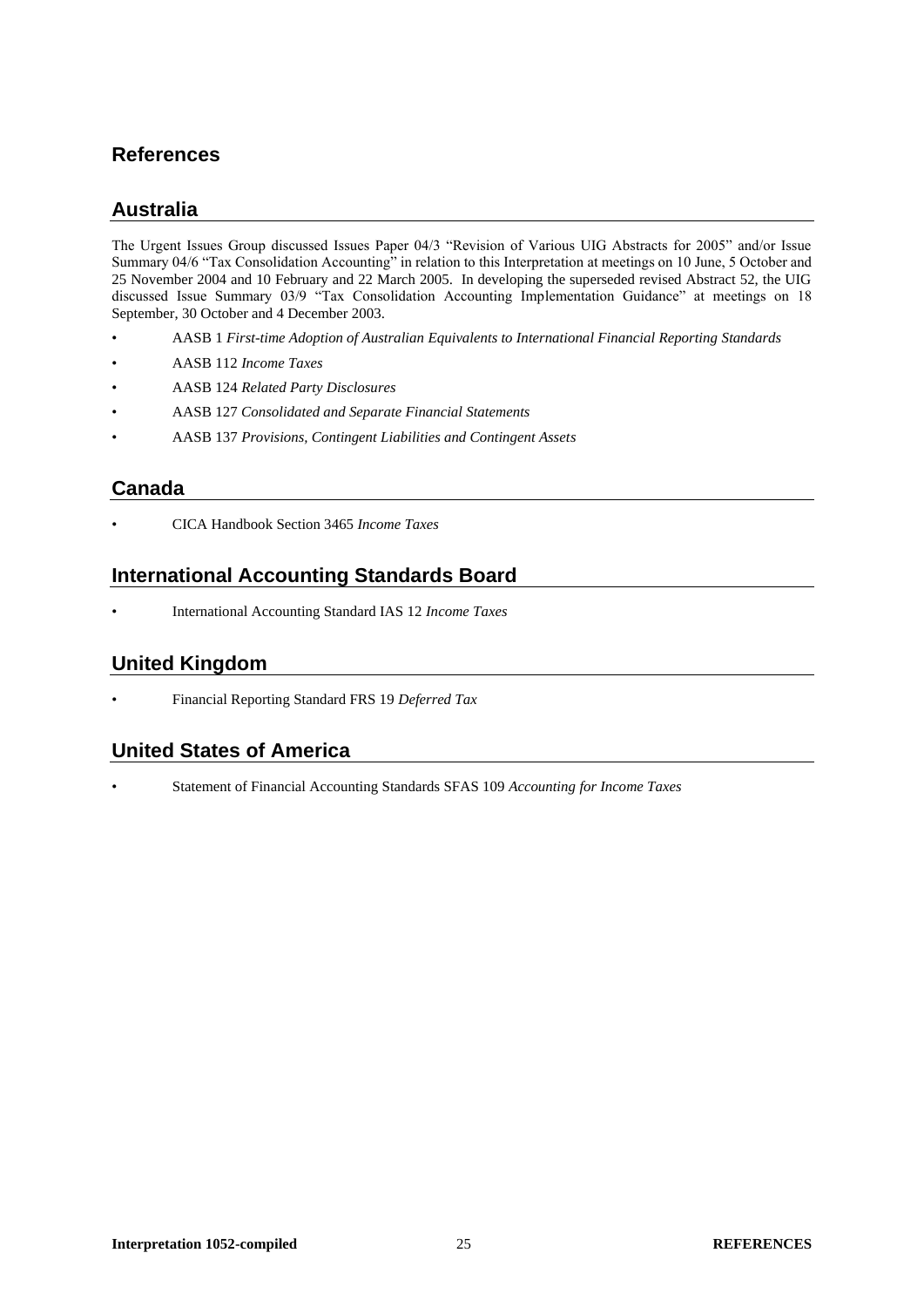# **Compilation details UIG Interpretation 1052** *Tax Consolidation Accounting* **(as amended)**

*Compilation details are not part of Interpretation 1052.*

This compiled Interpretation applies to annual reporting periods beginning on or after 1 January 2022. It takes into account amendments up to and including 20 December 2021 and was prepared on 7 April 2022 by the staff of the Australian Accounting Standards Board (AASB).

This compilation is not a separate Interpretation issued by the AASB. Instead, it is a representation of Interpretation 1052 (June 2005) as amended by other pronouncements, which are listed in the table below.

| <b>Pronouncement</b> | Month/date issued | <b>Effective date</b><br><i>(annual periods</i><br>on or after ) | Application, saving or<br>transitional provisions |
|----------------------|-------------------|------------------------------------------------------------------|---------------------------------------------------|
| Interpretation 1052  | Jun 2005          | <i>(ending)</i> 31 Dec 2005                                      | see (a) below                                     |
| AASB 2007-8          | 24 Sep 2007       | (beginning) 1 Jan 2009                                           | see (b) below                                     |
| AASB 2007-10         | 13 Dec 2007       | (beginning) 1 Jan 2009                                           | see (b) below                                     |
| AASB 2009-12         | 15 Dec 2009       | (beginning) 1 Jan 2011                                           | see (c) below                                     |
| AASB 2010-2          | 30 Jun 2010       | (beginning) 1 Jul 2013                                           | see (d) below                                     |
| AASB 2013-9          | 20 Dec 2013       | Pt A (ending) 20 Dec 2013<br>Pt B (beginning) 1 Jan 2014         | see (e) below<br>see (f) below                    |
| AASB 2014-5          | 12 Dec 2014       | (beginning) 1 Jan 2018                                           | see (g) below                                     |
| AASB 2015-8          | 22 Oct 2015       | (beginning) 1 Jan 2017                                           | see (g) below                                     |
| AASB 2016-7          | 9 Dec 2016        | (beginning) 1 Jan 2017                                           | see (h) below                                     |
| AASB 2019-1          | 21 May 2019       | (beginning) 1 Jan 2020                                           | see (i) below                                     |
| AASB 1060            | 6 Mar 2020        | (beginning) 1 Jul 2021                                           | see (i) below                                     |
| AASB 2021-7          | 20 Dec 2021       | (beginning) 1 Jan 2022                                           | see (k) below                                     |

## **Table of pronouncements**

(a) Entities may elect to apply this Interpretation to annual reporting periods beginning on or after 1 January 2005 that end before 31 December 2005.

(b) Entities may elect to apply this Standard to annual reporting periods beginning on or after 1 January 2005 but before 1 January 2009, provided that AASB 101 *Presentation of Financial Statements* (September 2007) is also applied to such periods.

- (c) Entities may elect to apply this Standard to annual reporting periods beginning on or after 1 January 2005 but before 1 January 2011.
- (d) Entities may elect to apply this Standard to annual reporting periods beginning on or after 1 July 2009 but before 1 July 2013, provided that AASB 1053 *Application of Tiers of Australian Accounting Standards* is also applied to such periods.
- (e) Entities may elect to apply Part A of this Standard to annual reporting periods beginning on or after 1 January 2005 that end before 20 December 2013, provided that AASB CF 2013-1 *Amendments to the Australian Conceptual Framework* and AASB 1048 *Interpretation of Standards* (December 2013) are also applied to such periods.
- (f) Earlier application of Part B of this Standard is not permitted.
- (g) The amendments made by AASB 2014-5 are no longer required to apply to annual reporting periods beginning on or after 1 January 2017 but before 1 January 2018, as a consequence of AASB 2015-8 deferring the effective date of AASB 15 *Revenue from Contracts with Customers* (and its consequential amendments in AASB 2014-5) from 1 January 2017 to 1 January 2018.
- (h) AASB 2016-7 deferred the effective date of AASB 15 (and its consequential amendments in AASB 2014-5) for not-for-profit entities to annual reporting periods beginning on or after 1 January 2019, instead of 1 January 2018. However, earlier application of Interpretation 1052 (2005) incorporating the amendments that relate to AASB 15 is permitted, provided that AASB 15 is also applied.
- (i) Entities may elect to apply this Standard to annual periods beginning before 1 January 2020.
- (j) Entities may elect to apply this Standard to annual periods beginning before 1 July 2021.
- (k) Entities may elect to apply this Standard to annual periods beginning before 1 January 2022.

# **Table of amendments**

| <b>Paragraph affected</b> | <b>How affected</b>  | By  [paragraph/page]                        |
|---------------------------|----------------------|---------------------------------------------|
|                           | l amended            | LAASB 2007-10 [119]                         |
|                           | l amended<br>deleted | AASB 2007-8 [7, 8]<br>AASB 2019-1 [page 38] |